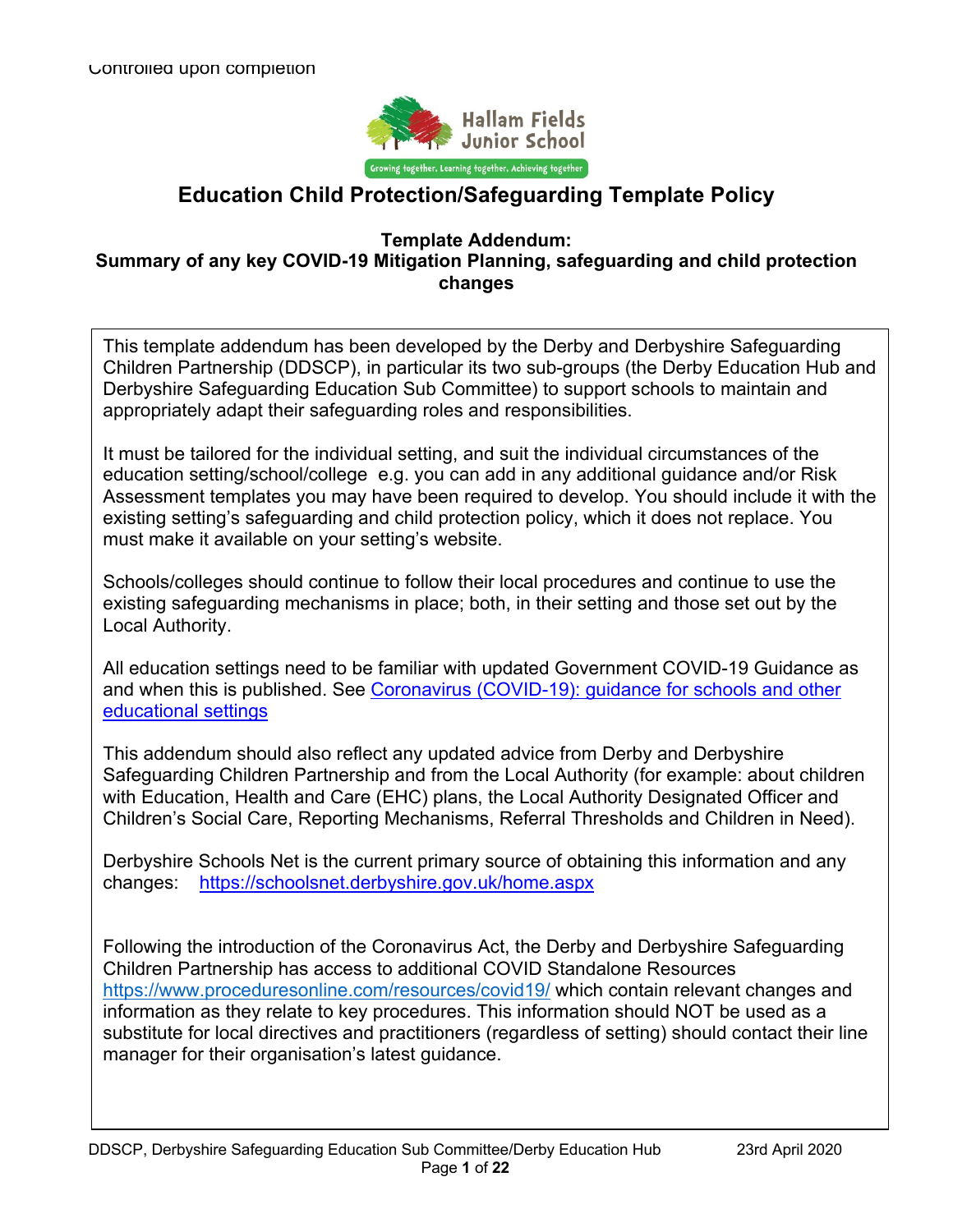# **Name of school/college: Hallam Fields Junior School**

# **Author/s of addendum: David Brown HT, Billy Hussain and Sarah Carr**

#### **Addendum approved by:**

| <b>Name</b>          | Role                            | <b>Date</b> |
|----------------------|---------------------------------|-------------|
| <b>David Brown</b>   | Headteacher - Safeguarding Lead | 5/5/2020    |
| <b>Billy Hussain</b> | <b>DSL</b>                      | 5/5/2020    |
| <b>Sarah Carr</b>    | <b>DSL</b>                      | 5/5/2020    |

| Date addendum published by the setting and | 6/5/2020 |
|--------------------------------------------|----------|
| $^{\prime}$ made available on the website  |          |

### **Addendum review dates and changes**

| <b>Review</b><br>date | By whom | <b>Summary of changes made</b> | <b>Date</b><br>implemented |
|-----------------------|---------|--------------------------------|----------------------------|
|                       |         |                                |                            |
|                       |         |                                |                            |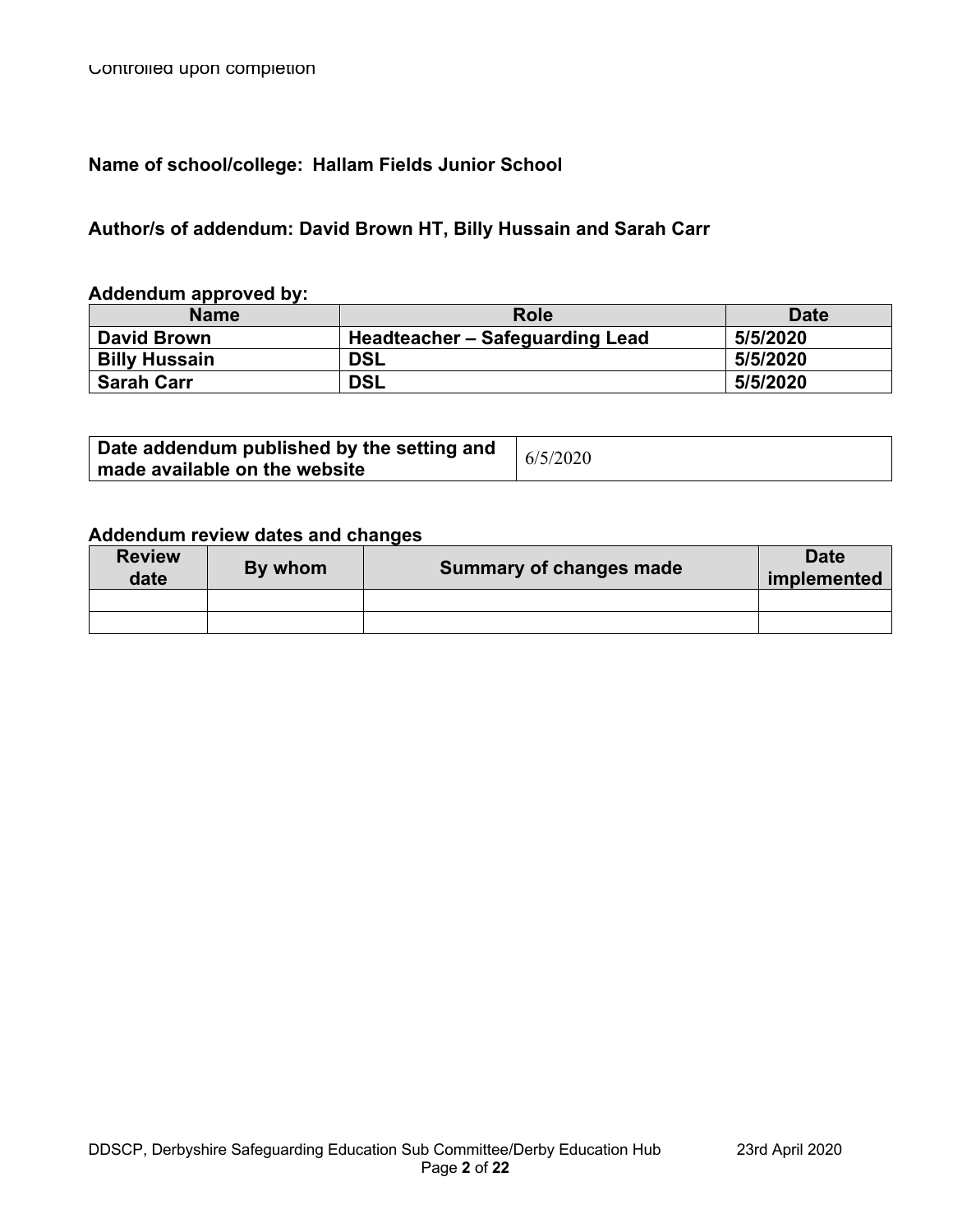# **Addendum Contents**

|                | Important contacts                                           | 4              |
|----------------|--------------------------------------------------------------|----------------|
| 1              | Context                                                      | 5              |
| $\overline{2}$ | Scope and definitions                                        | 5              |
| 3              | Core safeguarding principles                                 | 6              |
| 4              | Reporting concerns                                           | $\overline{7}$ |
| 5              | Designated Safeguarding Lead (and deputy) arrangements       | 8              |
| 6              | Working with other agencies                                  | 9              |
| 7              | Monitoring attendance                                        | 12             |
| 8              | Safeguarding for children not attending school               | 13             |
| 9              | Children attending other settings                            | 13             |
| 10             | Safeguarding other children                                  | 14             |
| 11             | Peer on peer abuse                                           | 14             |
| 12             | Online safety                                                | 15             |
| 13             | Mental health and well-being                                 | 16             |
| 14             | Domestic abuse                                               | 18             |
| 15             | Staff recruitment, movement of staff, training and induction | 19             |
| 16             | Keeping records of who's on site                             | 21             |
| 17             | Concerns about a staff member or volunteer                   | 21             |
| 18             | Monitoring arrangements                                      | 22             |
| 19             | Links with other policies                                    | 22             |

Page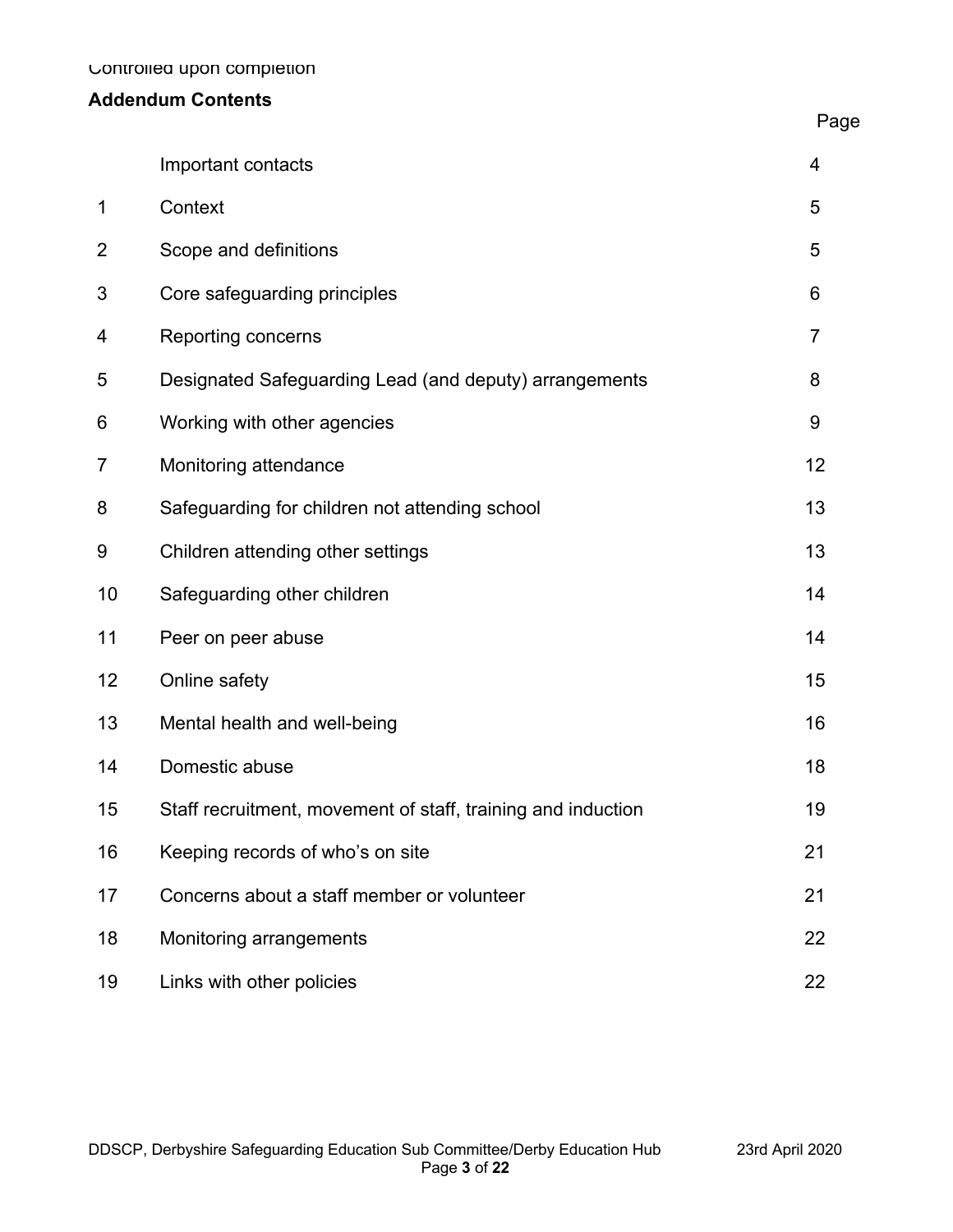#### **Key Contacts during COVID-19 Arrangements**

| <b>Role</b>                                                                                                                                                                                                    | <b>Name</b>                                        | <b>Contact details</b>                                     |  |  |  |
|----------------------------------------------------------------------------------------------------------------------------------------------------------------------------------------------------------------|----------------------------------------------------|------------------------------------------------------------|--|--|--|
| Designated<br>Safeguarding Lead<br>(DSL)                                                                                                                                                                       | David Brown                                        | headteacher@hallamfields.derbyshire.sch.uk<br>0115 9322568 |  |  |  |
| Deputy DSL(s)                                                                                                                                                                                                  | <b>Billy Hussain</b>                               | mrhussain@hallamfields.derbyshire.sch.uk<br>0115 9322568   |  |  |  |
| Insert and adapt the above if you are sharing DSLs or Deputy DSLs with another school/<br>college when your own are not available eg- remote working plans for those with<br>safeguarding roles in the setting |                                                    |                                                            |  |  |  |
| Other contactable                                                                                                                                                                                              | Sarah Carr                                         | mrscarr@hallamfields.derbyshire.sch.uk<br>0115 9322568     |  |  |  |
| DSL(s) and/or deputy<br>$DSL(s)$ :<br>DSL at<br>(school/college<br>name)                                                                                                                                       | <b>Mrs Crowther</b><br>Dallimore                   | headteacher@dallimore.derbyshire.sch.uk<br>0115 932 0741   |  |  |  |
|                                                                                                                                                                                                                | Miss Lawson<br>Ladywood<br>Primary                 | headteacher@ladywood.derbyshire.sch.uk<br>0115 932 0585    |  |  |  |
| Deputy DSL at<br>$\bullet$<br>(school/college<br>name)                                                                                                                                                         | <b>Miss Wells</b><br><b>Field House</b><br>Infants | headteacher@fieldhouse.derbyshire.sch.uk<br>0115 9324526   |  |  |  |
| Designated member of<br>Senior Leadership<br>Team if DSL (and<br>deputy) cannot be on<br>site                                                                                                                  | <b>Sharron Ashby</b>                               | mrsashby@hallamfields.derbyshire.sch.uk<br>0115 9322568    |  |  |  |
| Headteacher/Principal                                                                                                                                                                                          | David Brown                                        | headteacher@hallamfields.derbyshire.sch.uk                 |  |  |  |
| <b>Chair of Governors</b>                                                                                                                                                                                      | Amanda Bayliss                                     | mrsbayliss@hallamfields.derbyshire.sch.uk                  |  |  |  |
| <b>Designated Governor</b>                                                                                                                                                                                     | Amanda Bayliss                                     | mrsbayliss@hallamfields.derbyshire.sch.uk                  |  |  |  |

### **Contact details for all other key safeguarding agencies are as noted in the school safeguarding/child protection policy 2019/20**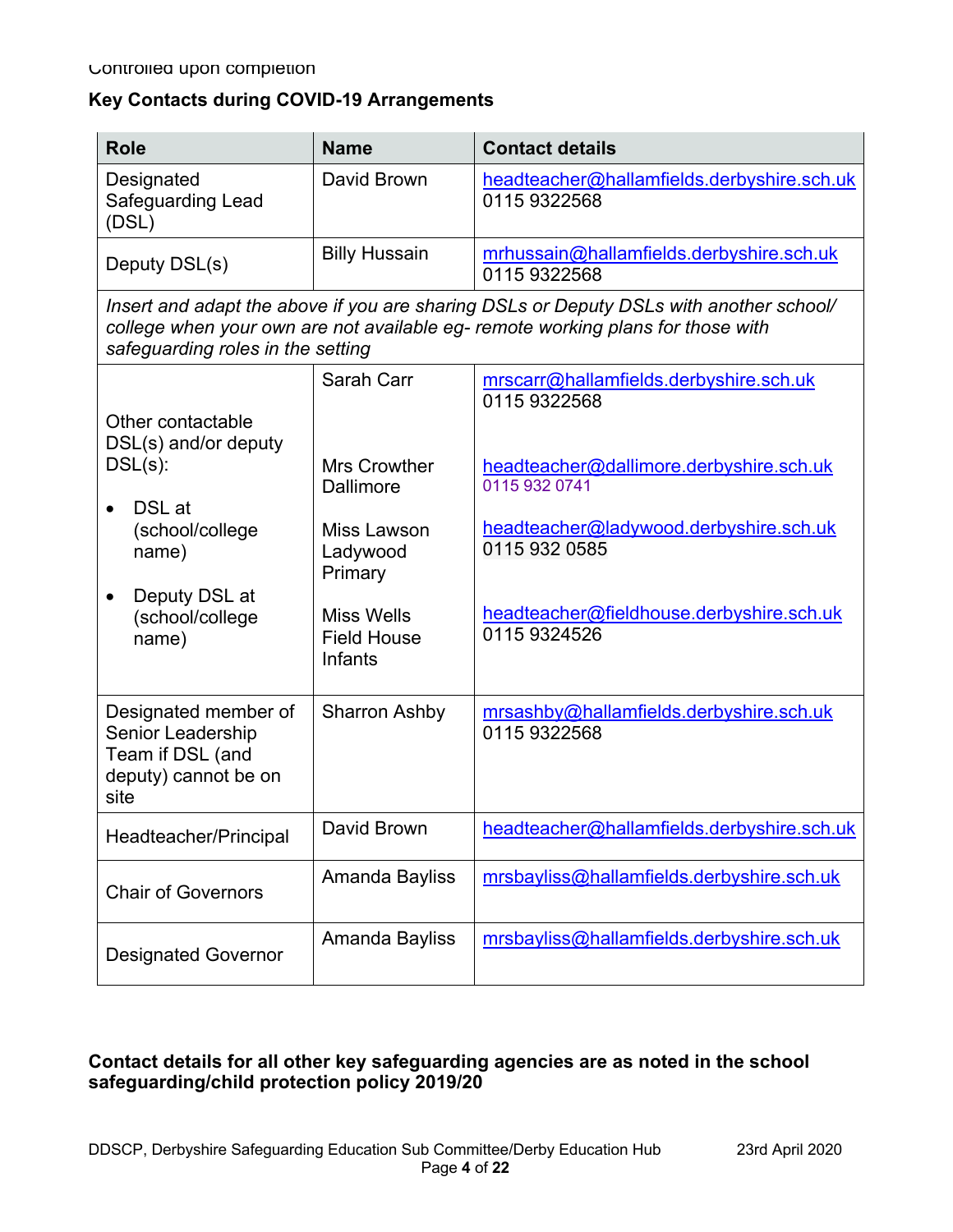#### **1. Context**

From 20<sup>th</sup> March 2020 parents were asked by the Government to keep their children at home, wherever possible, and for schools to remain open only for those children of workers critical to the COVID-19 response who absolutely need to attend.

Schools, Colleges and all Childcare Providers were also asked to provide care for a limited number of children; this covered, children who are vulnerable, as well as those children whose parents are critical to the COVID-19 response and cannot be safely cared for at home.

Hallam Fields Junior School acknowledges the importance of remaining a safe place for children; however, the fewer children making the journey to school, and the fewer children in educational settings, will protect the NHS and save lives by reducing the risks of spreading the virus.

This addendum of the School Safeguarding/Child Protection Policy contains details of our individual safeguarding arrangements during our continued opening/school closure.

#### **2. Scope and Definitions**

This addendum applies during the period of school closure due to COVID-19, and reflects updated advice from our local safeguarding partners Derby and Derbyshire Safeguarding Children Partnership (Derbyshire County Council, Derby City Council, Derby and Derbyshire Clinical Commissioning Group, Tameside and Glossop Clinical Commissioning Group and Derbyshire Constabulary).

It sets out changes to our normal Safeguarding/Child Protection Policy in light of the Department for Education's Guidance collection for Coronavirus (COVID-19): guidance for schools and other educational settings, and specifically Coronavirus: safeguarding in schools, colleges and other providers.

#### **Vulnerable Children**

Unless covered here, our normal Child Protection Policy continues to apply.

The Department for Education's (DfE's) Coronavirus (COVID-19): guidance on vulnerable children and young people defines 'Vulnerable Children' as those who:

- a. Have a Social Worker, this includes children who
	- Have a Child Protection Plan
	- Are looked after by the Local Authority
	- Have been assessed as being in need or otherwise meet the definition in Section 17 of the Children Act 1989
- b. Children and young people up to the age of 25 with Education, Health and Care (EHC) Plans.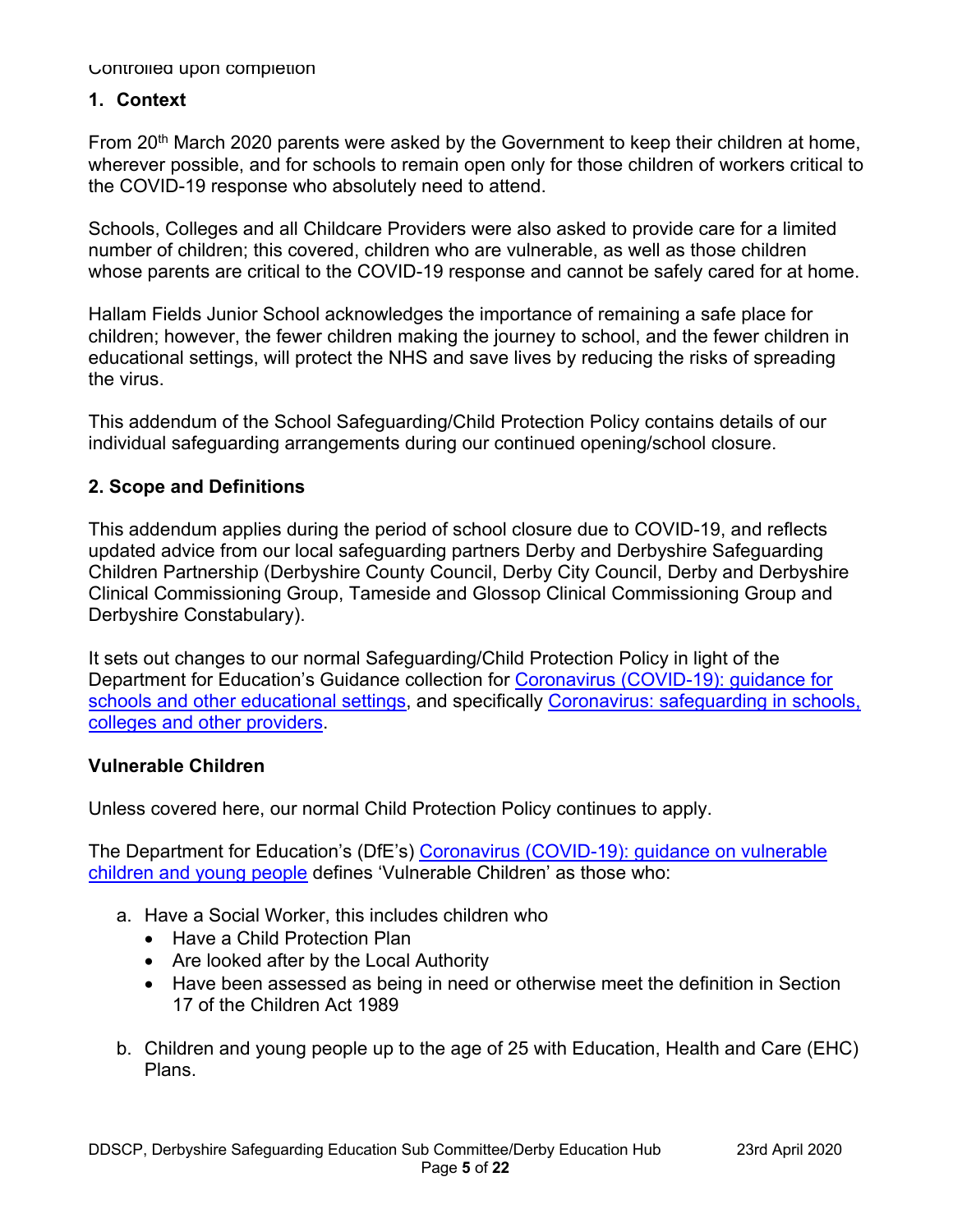Those with an EHC plan will be risk-assessed by the school in consultation with the Local Authority (LA) and parents, to decide whether they need to continue to be offered a school place in order to meet their needs; or, whether they can safely have their needs met at home. This could include, if necessary, carers, therapists or clinicians visiting the home to provide any essential services. Many children and young people with EHC plans can safely remain at home.

The school will continue to work with, and support children's Social Workers to help protect vulnerable children. This includes working with and supporting children's Social Workers and the Local Authority Virtual School Head (VSH) for Looked-After and previously Looked-After children. The lead person for this will be David Brown.

There is an expectation that vulnerable children who have a Social Worker will attend an education setting, so long as they do not have significant underlying health conditions that put them at risk. In circumstances where a parent/carer does not want to bring their child to an education setting, and their child is considered vulnerable, the Social Worker and the school will explore the reasons for this directly with the parent/carer.

Where parents are concerned about the risk of the child contracting COVID-19, the school or the Social Worker will talk through these anxieties with the parent/carer following the advice set out by Public Health England.

The school will encourage our vulnerable children and young people to attend school, including remotely if needed.

#### **Support for children who are not 'Vulnerable' but where there are concerns**

Senior Leaders in the school, especially the Designated Safeguarding Lead (and Deputy), are aware of who our most vulnerable children are. They also have the flexibility to offer a place to those who do not meet the Department for Education's definition of 'Vulnerable' but where the school has concerns. For example children who are receiving support though Early Help processes, on the edge of receiving Children's Social Care support or those who have had recent Social Worker involvement.

If these children will not be attending school a Contact Plan will put in place, as explained in Section 8 below.

# **3. Core Safeguarding Principles**

We will still have regard to the statutory Safeguarding Guidance, Keeping Children Safe in Education and relevant Government Coronavirus Guidance such as Coronavirus: safeguarding in schools, colleges and other providers to ensure we keep children safe.

Although we are operating in a different way to normal, we are still following these important safeguarding principles:

• The best interests of children must always continue to come first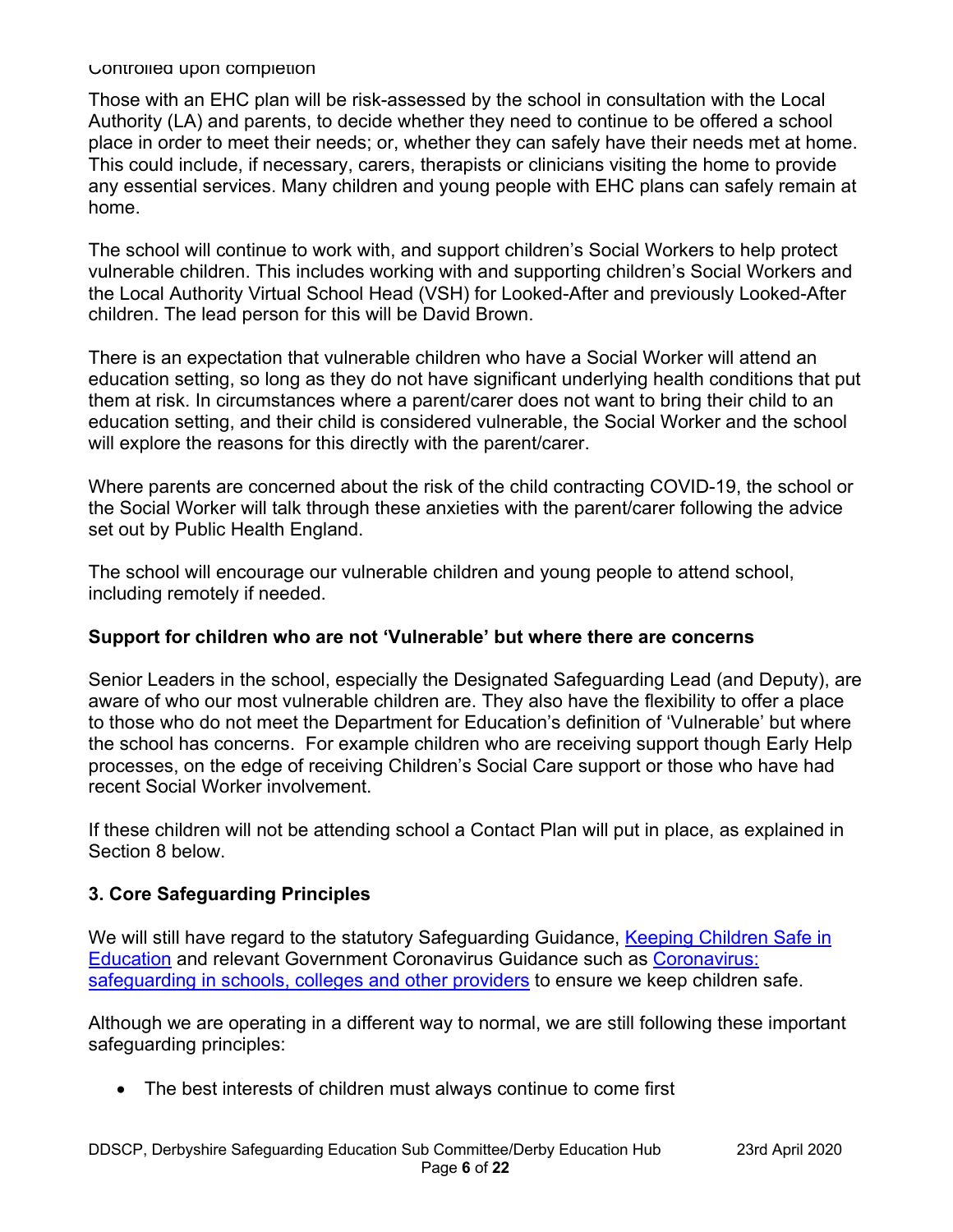- If anyone has a safeguarding concern about any child, they should continue to act on it immediately
- A Designated Safeguarding Lead (DSL) or Deputy should be available at all times (see Section 4 for details of our arrangements)
- It is essential that unsuitable people are not allowed to enter the children's/education workforce and/or gain access to children
- Children should continue to be protected when they are online

The school will, as far as is reasonably possible, take a whole institution approach to Safeguarding. This will allow us to ensure that any new policies and processes in response to COVID-19 are not weakening our approach to Safeguarding or undermining the school's Child Protection Policy.

### **4. Reporting Concerns**

### **All staff and volunteers must continue to act on any concerns they have about a child immediately. It is still vitally important to do this.**

All staff will continue to work with the children's Social Workers, where they have one, to help protect vulnerable children.

It is vitally important that we continue to work together and share relevant safeguarding information to keep children safe

#### **Contacts and Referrals**

If you are concerned about the welfare of a child or young person or are worried they are being abused, you can make a referral to Children's Social Care. Wherever practicable, contact should be indirect, such as by telephone/video call or using the online referral form.

Unless there are serious concerns that a child is suffering or likely to suffer abuse and maltreatment, practitioners should use an Early Help Assessment to start the process of understanding the needs and strengths of the child and the parent/carers.

Professional judgements about visiting children and families to complete children in need assessments will balance considerations about:

- Risks to children and young people
- Risks to families
- Risks to the workforce

Social Workers and their managers will be making professional judgements of risk in each case and decide what form of contact a family may need to have by agencies (including the social worker) in order to ensure the safety of children and young people. There are many ways to keep in touch with a child, young person or family without physical face-to-face contact.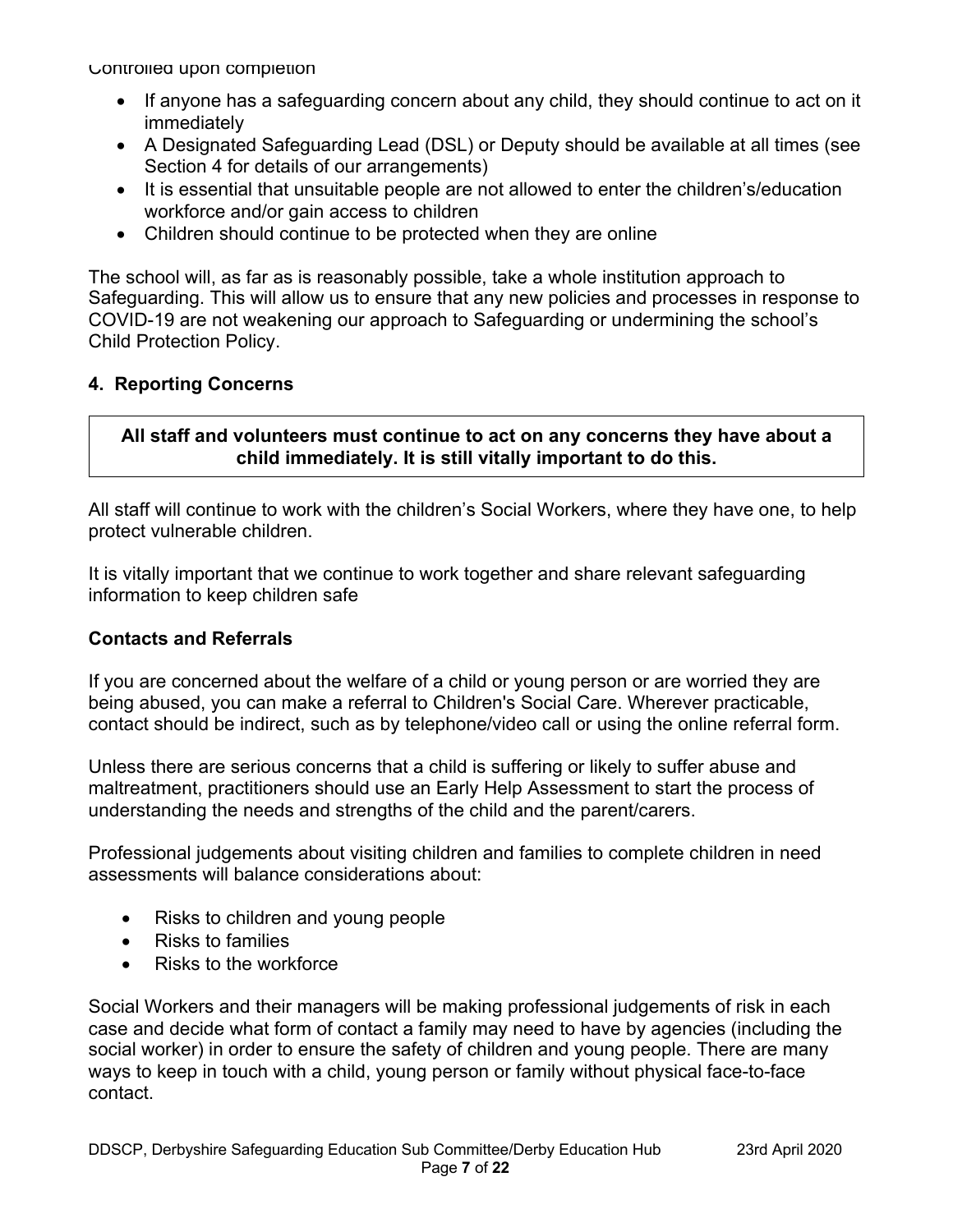There are circumstances where it will be necessary for social workers and other staff/agencies professionals to visit children in person. Where face to face contact is deemed necessary, practitioners should take account of Public Health England (PHE) advice on social distancing and minimising the spread of infection to keep safe both themselves and the family they are visiting.

#### **Strategy Discussions**

Strategy discussions should be held by virtual means in order to co-operate with social distancing guidance requirements. The purpose of the strategy discussion/meeting is to determine the child's welfare and plan rapid future action if there is reasonable cause to suspect the child is suffering, or is likely to suffer, Significant Harm.

### **Child Protection Section 47 Enquiries**

Preparation for carrying out a Section 47 enquiry should include specific measures to see or speak to the child in line with local safeguarding procedures.

Children and families may feel anxious about infection risks. Where this anxiety is present and families are reluctant to engage with Social Workers, Social Workers and other agency professionals should make contact with families and explain why it is essential that they have access to the home, or to see and speak to the children, to ensure they are safe and well. This need not always be through a face to face visit, but should be sufficient to reassure key professionals that the child is not currently at risk of harm.

There may, of course, be other reasons why families may refuse access and where they do and there is a risk to the life of the child or a likelihood of immediate serious harm, Local Authorities should follow the immediate protection procedures set out in Working Together to Safeguard Children.

The management of risk should be recorded in line with the organisations Risk Mitigation plan for COVID-19.

**For the latest updates on the latest position on referring in, CiN and Early Help, Core Group/TAF meetings for Derby City and Derbyshire, we will regularly visit the DDSCP website:** https://www.ddscp.org.uk/

# **5. Designated Safeguarding Lead (and Deputy) Arrangements**

Hallam Fields Junior School will aim to have a trained DSL or Deputy DSL on site wherever possible.

Details of all Important Contacts are listed in the 'Important Contacts' section on Page 4 of this Addendum.

• If the School DSL (or Deputy) cannot be in the School, arrangements will be made to contact them remotely. See Important Contacts on Page 4.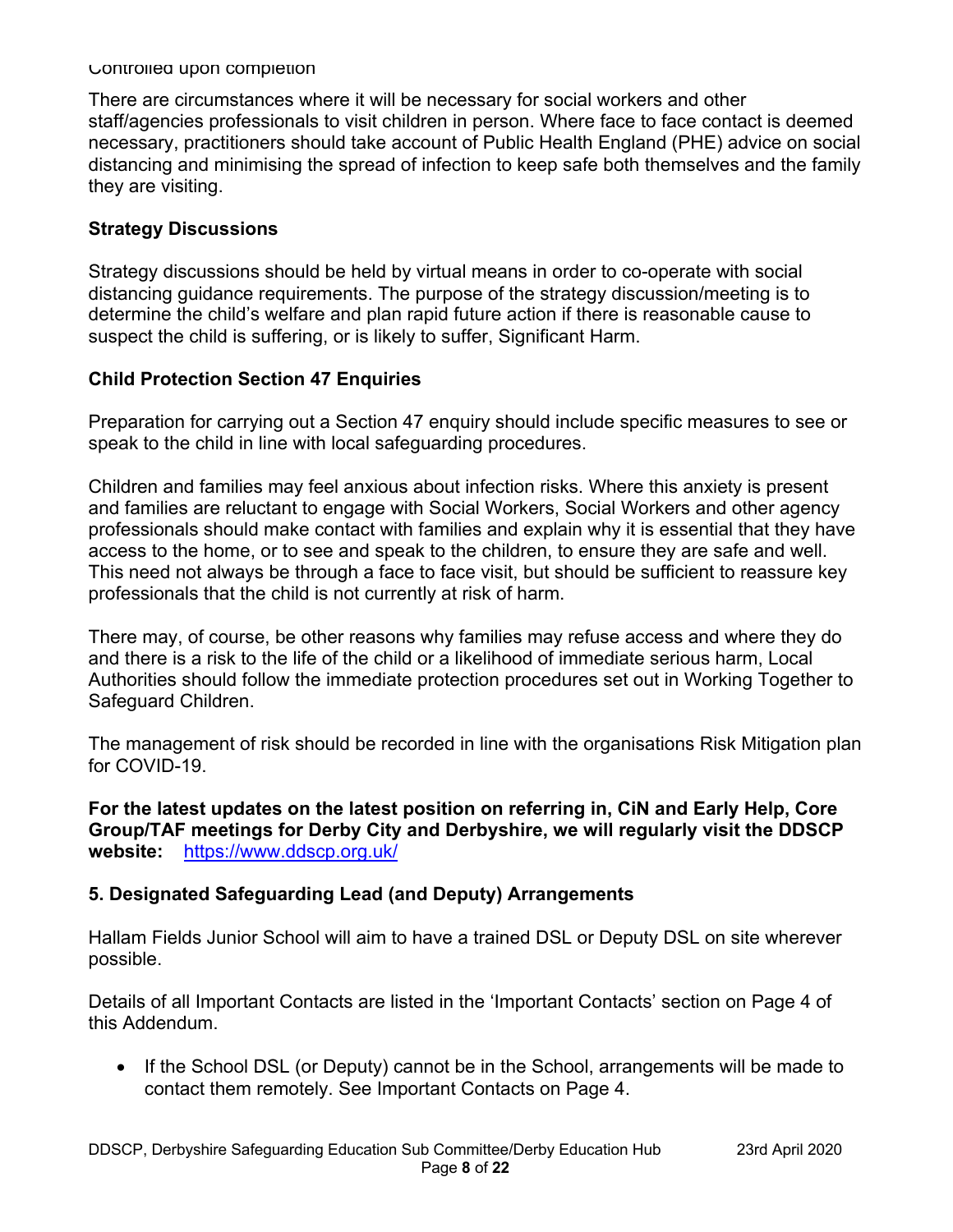- If the School DSL (or Deputy) is unavailable, a DSL will be shared with local cluster schools (Rachel Crowther HT at Dallimore Primary, Melanie Lawson HT at adywood Primary or Denise Wells HT at Field House Infant School). Their DSL/Deputy contact details are located on the Important Contacts, on Page 4.
- All School staff and volunteers will be kept informed by email as to who will be the DSL (or Deputy) on any given day. This will be shown on the staffing timetables sent out. They can be contacted through email, mobile phone or via the school office.
- The school will ensure that DSLs (and deputies), wherever their location, know who the most vulnerable children in our school are.
- On occasions where there is no DSL or Deputy available on site, the school business manager, Sharron Ashby, will take responsibility for co-ordinating Safeguarding. Their contact details are located in Important Contacts, Page 4.
- The Senior Lead will be responsible for liaising with the off-site DSL (or Deputy) to ensure they (the Senior Lead) can:
	- o Identify the most vulnerable children in school
	- o Update and manage access to Child Protection files, where necessary
	- o Liaise with children's Social Workers where they need access to children in need and/or to carry out statutory assessments

The school acknowledges that opportunities for DSL training is very unlikely to take place during this period; the DDSCP Safeguarding face to face training events have been cancelled up until the end of May (this will be the subject of review). However, the option of online training will be explored, there are some e-learning opportunities and podcasts on the DDSCP website training pages.

As outlined in the DfE Guidance (Coronavirus (COVID-19): safeguarding in schools, colleges and other providers); for the period COVID-19 measures are in place, a DSL (or Deputy) who has been trained will continue to be classed as a trained DSL (or Deputy) even if they are unable to undertake their refresher training.

Hallam Fields Junior School like others nationwide faces unique challenges at this time. Where reasonably possible, the DSL (or Deputy) will consider these challenges in a child protection context.

#### **6. Working with Other Agencies**

Hallam Fields Junior School will continue to work with Children's Social Care and with Virtual School Heads for Looked-After and previously Looked-After Children.

Hallam Fields Junior School will continue to update this Addendum as/when necessary, to reflect any updated guidance from:

- Our Local Safeguarding Partners
- The Local Authority about children with Education, Health and Care (EHC) plans, the Local Authority Designated Officer and Children's Social Care, Reporting Mechanisms, Referral Thresholds and Children in Need

The following guidance is currently in place:

DDSCP, Derbyshire Safeguarding Education Sub Committee/Derby Education Hub 23rd April 2020 Page **9** of **22**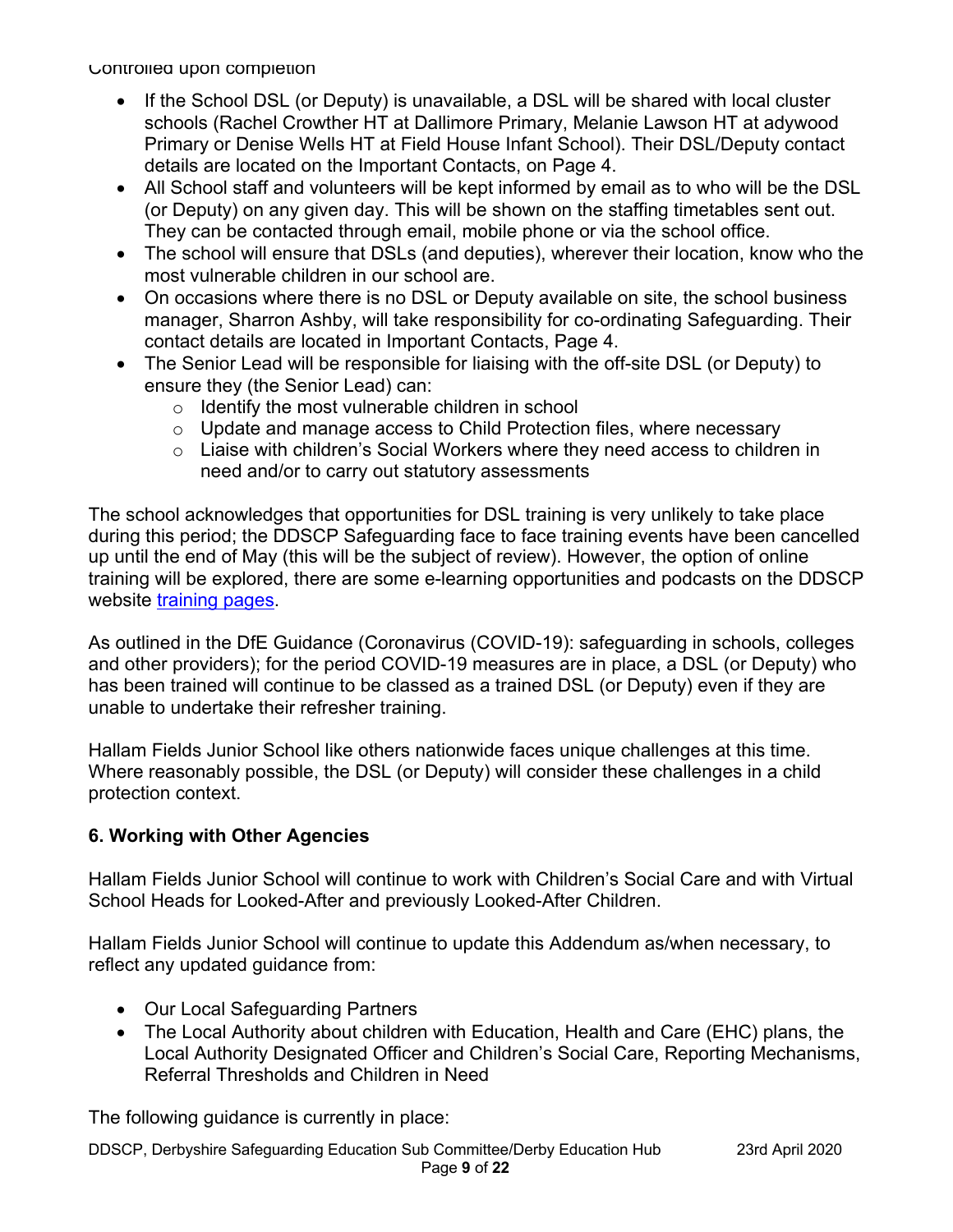### **Multi-Agency Safeguarding Meetings (updated Information published on 25/03/2020)**

As from the 18<sup>th</sup> March all meetings (for example: Looked After Reviews, Child Protection Conferences, Children in Need Reviews) will take place virtually and no face to face conference/meetings will currently take place.

All attendees of meetings will be notified of how they will contribute the meeting and the school will take steps to ensure that they are able to comply with these arrangements.

As there will be delays in circulating the records of such meetings, the school representative will take notes of recommended actions.

For these statutory meetings to go ahead it is equally important that all professionals and especially the allocated Social Workers provide updated reports, care plans and review of arrangements, to these meetings. Hallam Fields Junior School will ensure this is a priority. All reports will be emailed using the current arrangements for these meetings taking place.

For Initial Child Protection Case Conferences and Review Conferences, partners will be expected to be available so that the Child Protection Managers (CPMs) can call them to discuss the children and issues of risk, enabling partners to contribute to the plan that the CPM will build based on information shared from all parties.

#### **Derbyshire Community Response Unit**

As people become ill with COVID-19 and need to self-isolate their personal circumstances may mean they need some additional help.

The Community Response Unit (CRU) is for people who have no one else to support them. The CRU will be helping people to access food banks or shopping depending on their financial resources; they will help people access support for prescriptions; they will be signposting people to financial advice; and will be offering support for those in social isolation such as telephone befriending. This will be delivered by the Community and Voluntary Sector (CVS).

As CRU requests for help are triaged, if any children are identified as being vulnerable the CRU hub will liaise directly with Children's 'Starting Point' to support the triage of the children's needs.

The CRU is not a service as such it is an enabler to help people who have no other support to be able to access local support through the CVS network . The CRU has linked up with District/Borough Councils, locality CVS's and key voluntary sector organisations who are coordinating voluntary support within communities.

Anyone who requires support can use the online form:

DDSCP, Derbyshire Safeguarding Education Sub Committee/Derby Education Hub 23rd April 2020 Page **10** of **22** https://www.derbyshire.gov.uk/social-health/health-and-wellbeing/health-protection/diseasecontrol/coronavirus/community-response-unit/if-you-need-help/if-you-need-help.aspx or telephone 01629 535091.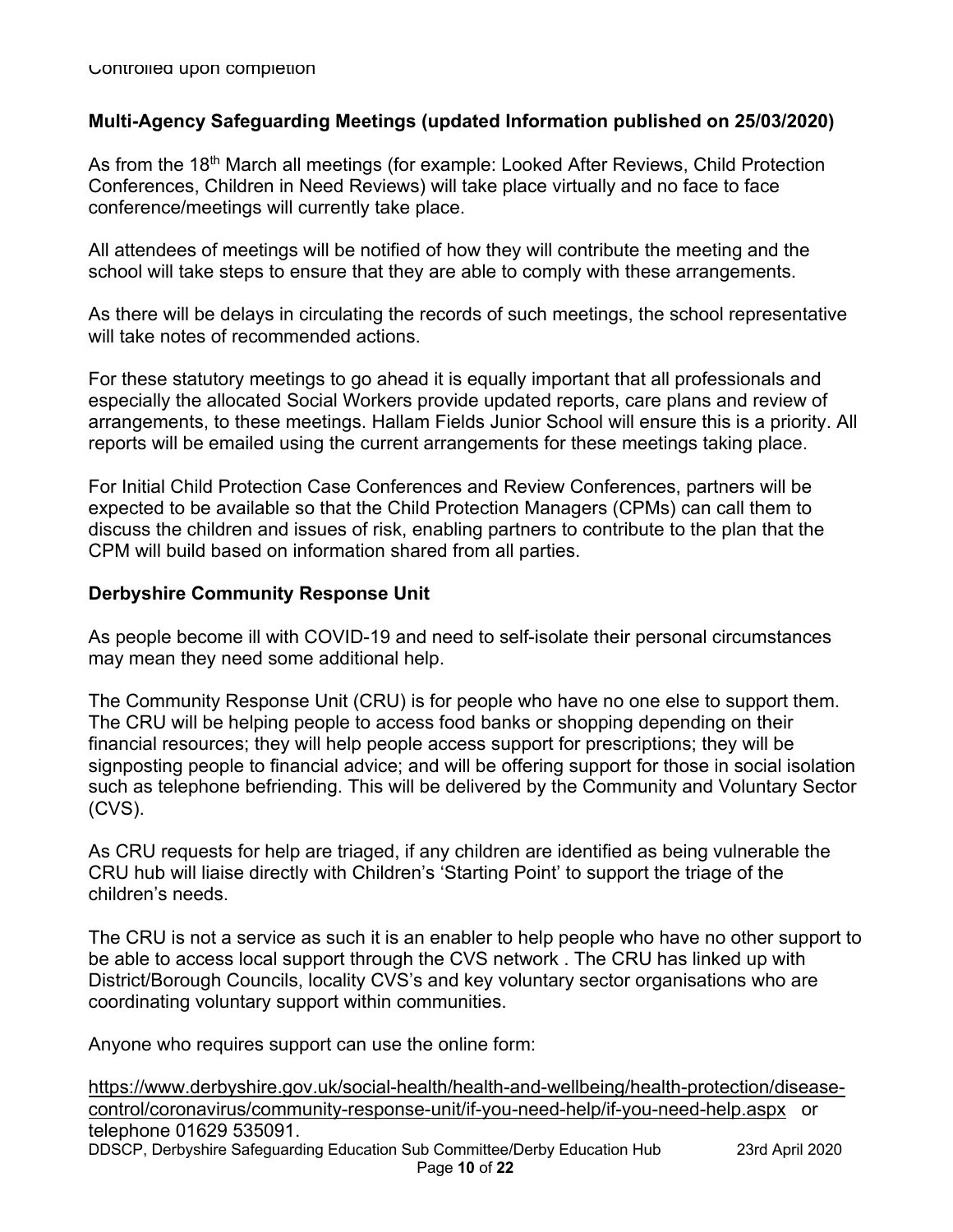### **Derbyshire Early Help in communities is supported by the Early Help Transition Team**

The Derbyshire Early Help Transition Team will continue to support partner agencies with information, advice and guidance in Early Help. We will stay in contact with our local teams who can assist us and early help, this includes:

- Collating a list of local voluntary services in each community; e.g. Foodbanks, CAB sessions and family support voluntary organisations.
- Contact details for a wide range of validated national organisations has been compiled for partners; including the full range of parenting support and mental health support services.
- Early Help Advisors continue to provide support for partners online and have produced bitesize support sessions that partners can use online with children and families.
- Early Help Advisors maintain links with School Early Help leads.
- Children Centres: provide online support for 0-5 year olds and have posted on their Facebook pages updated information advice and guidance for parents including signposting to key support agencies.

# **Locality Early Help Teams (0-19yrs) Providing Targeted Support Including Childrens Centres**

Hallam Fields Junior School will continue to make the appropriate referrals for targeted Early Help support for our children and families. The Locality Early Help teams are receiving referrals from Starting Point and these will be allocated at virtual VCM meetings. They will have close liaison with the Mental Health preventative services, and these teams are now completing Team Around the Family in a virtual meeting with families and professionals.

Hallam Fields Junior School are aware that there is continued targeted Early Help across the County. Community based groups in centres and youth groups are now closed in accordance with COVID-19 guidance. Contact with Children, Young People and Families has therefore, moved to using technology to provide online contact e.g. Skype, WhatsApp or FaceTime and phone call support.

These practitioners have developed creative solutions to maintain engagement and also provide interactive resources for children and families to use. Regular appointments are made to continue the family support work and the video conferencing and FaceTime facilities enable a tour around the home to support with maintaining family routines.

Practitioners are converting many evidence based tools into online interactive resources and finding new ways to deliver programmes such as:

- ECAT: Every Child A Talker, speech and language development.
- School Readiness programmes
- Solihull Parenting Approach.
- Stronger Families Safer Children: Systemic approach.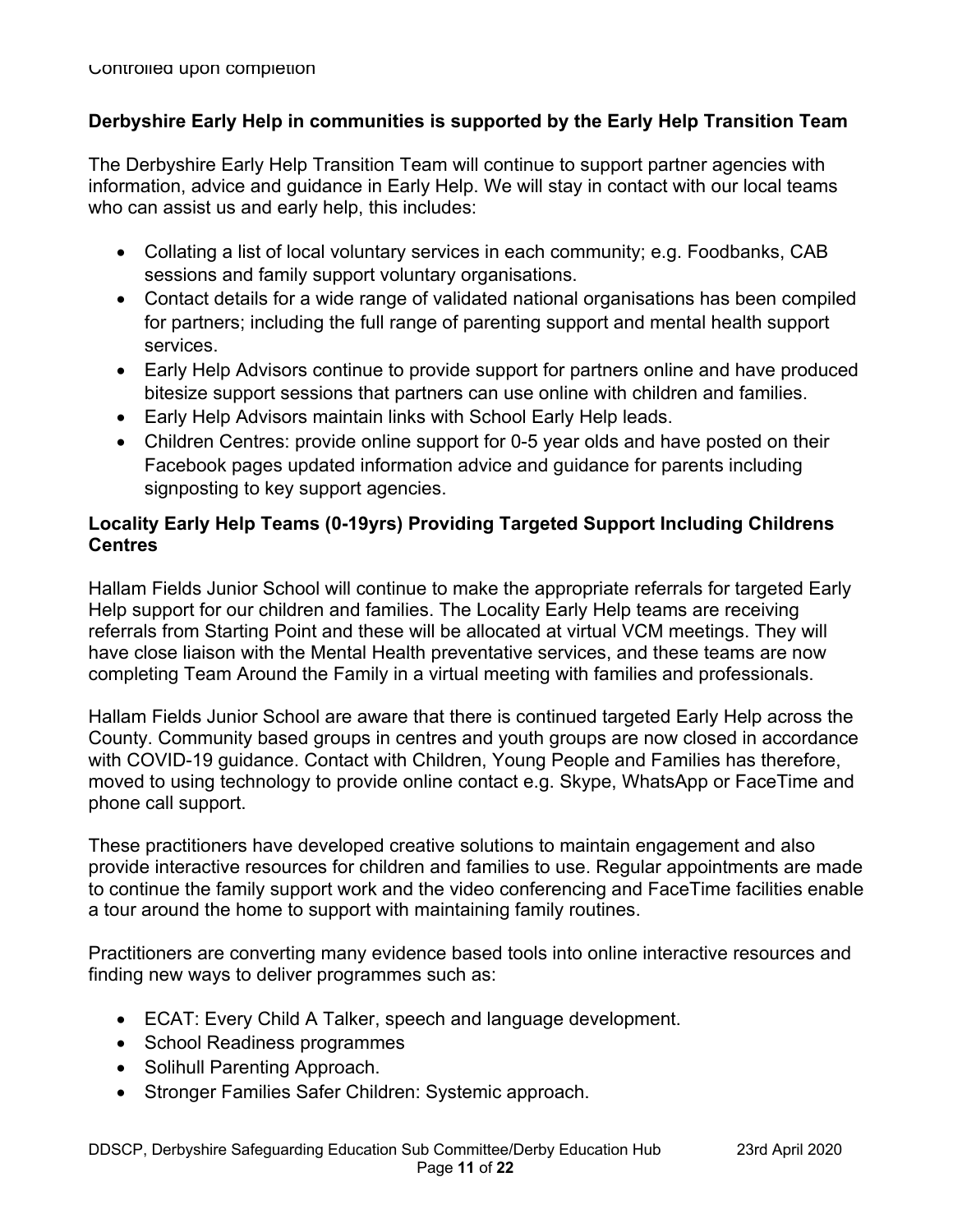A range of Mental Health resources have been made available to the Early Help teams to provide guidance to parents and carers on managing the anxiety and family dynamics of social distancing and self-isolation. These resources will become good guides for practitioners and parents if families begin to experience inter-parental conflict or conflict with children.

Childrens Services has clear guidance on home visit arrangements and if a family does require home visits, then practitioners will undertake these where appropriate based on COVID-19 guidance at the time.

### **Young Carers**

We are aware that vulnerable children as defined, include children who are young carers. Derbyshire Carers Association, commissioned via DCC, will be continuing to provide support for young carers and their families during the coronavirus pandemic. They will offer advice to any new referrals. 01773 833833 or email: youngcarers@derbyshirecarers.co.uk

We will support young carers to attend and stay in school where possible. We are aware that an extended period of time at home could increase the amount of caring the child is doing, impacting on them emotionally and physically.

#### **7. Monitoring attendance**

As most children will not be attending school during this period of school closure, we will not be completing our usual attendance registers or following our usual procedures to follow up on non-attendance.

The school and Social Workers will agree with parents/carers whether Children in Need should be attending School. The School will then follow up on any learner that they were expecting to attend, who does not. The School will also follow up with any parent or carer who has arranged care for their child(ren) and the child(ren) subsequently do not attend.

To support the above, the School will, when communicating with parents/carers, confirm emergency contact numbers are correct and ask for any additional emergency contact numbers where they are available.

In all circumstances where a vulnerable child does not take up their place at school, or discontinues, the School will notify their Social Worker.

In the case of vulnerable children sharing provision with other schools, the receiving school should have an arrangements in place on how best to share information and follow up with parents if there are any issues e.g. non-attendance.

The School will use the Department for Education's daily online attendance form to keep an accurate record of who is attending school.

In addition, all Derbyshire schools will provide lists of the vulnerable children who are attending the school to the Local Authority to help coordinate responses to vulnerable children as defined by the DfE guidance.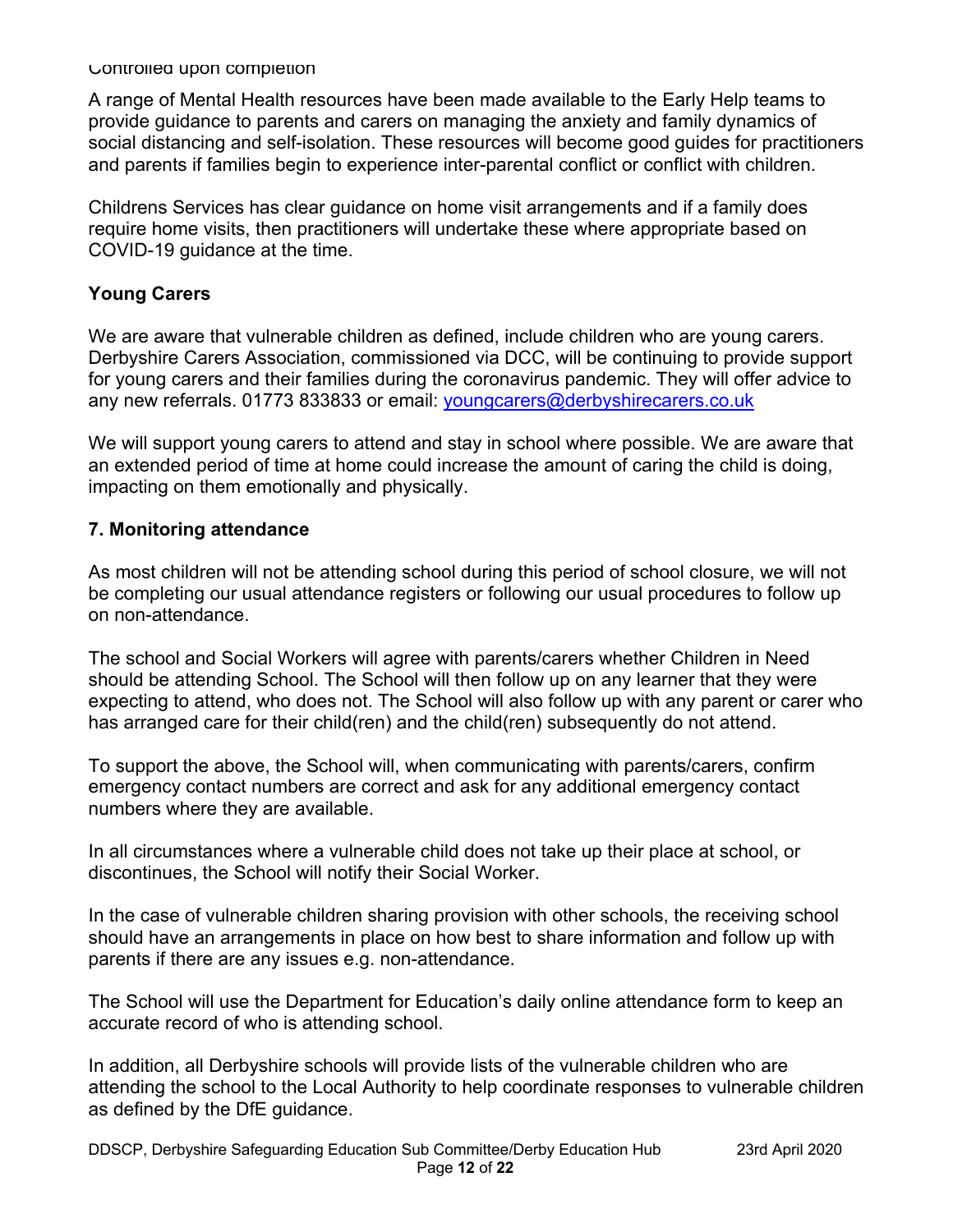As time moves on our ability to engage effectively with families in this way is improving and we will continue to make contact with our vulnerable children and with families regularly within the existing restrictions

The School/College will work within the social distancing advice the Local Authority has provided for children in school:

https://schoolsnet.derbyshire.gov.uk/administration-services-and-support/coronavirusinformation/information-and-advice-to-schools.aspx

### **8. Safeguarding For Children Not Attending School**

#### **Contact Plans**

The School have contact plans for children with a Social Worker and children who they have safeguarding concerns about, for circumstances where:

- They won't be attending school (for example where the school, parent/carer and Social Worker, if relevant, have decided together that this wouldn't be in the child's best interests); or
- They would usually attend but have to self-isolate

These plans set out:

- How often the School will make contact
- Which staff member(s) will make contact
- How they will make contact
- How they will record contact or attempted contact

The School have agreed these plans with Children's Social Care where relevant, and will review them as appropriate through ongoing communication.

If the School are unable to make contact with the child(ren), we will continue to try and make contact, also informing Social Worker where one is appointed.

#### **9. Children attending other settings**

Where children are temporarily required to attend another setting, the School will ensure the receiving School is provided with any relevant welfare and child protection information.

Wherever possible, the School DSL (or Deputy) and/or Special Educational Needs Coordinator (SENCO) will share, as applicable:

- The reason(s) why the child is considered vulnerable and any arrangements in place to support them
- The child's EHC plan, Child in Need Plan, Child Protection Plan or Personal Education Plan
- Details of the child's Social Worker
- Details of the Virtual School Head

DDSCP, Derbyshire Safeguarding Education Sub Committee/Derby Education Hub 23rd April 2020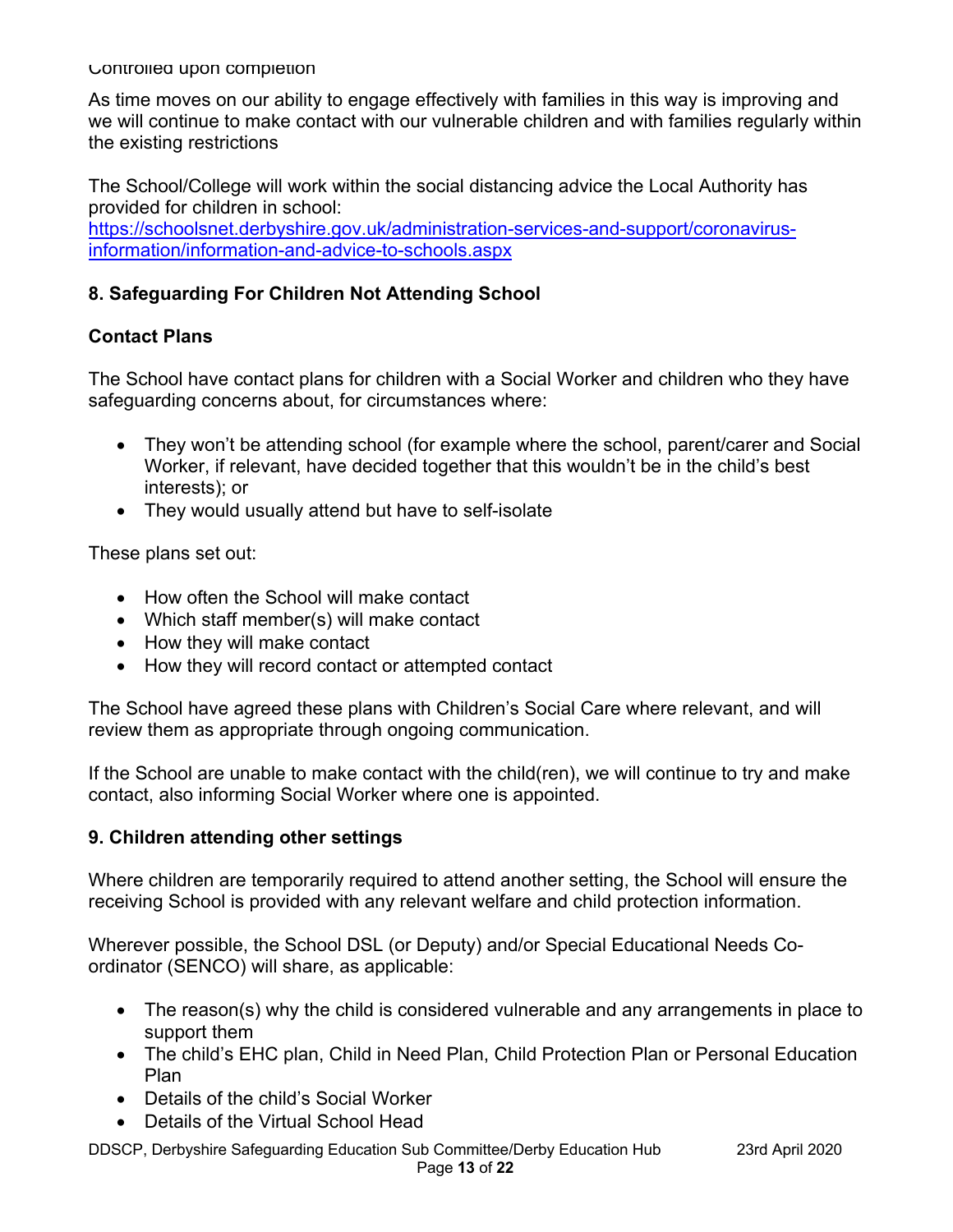• Where the DSL, Deputy or SENCO in unable to share this information, the School Senior Leader(s) identified in Key Contacts will do this.

The School will share this information before the child arrives as far as is possible, and otherwise as soon as possible afterwards.

### **10. Safeguarding all children**

Staff and volunteers are aware that this difficult time potentially puts all children at a greater risk.

Staff and volunteers will continue to be alert to any signs of abuse, or effects on learners' mental health that are also safeguarding concerns, and act on any concerns immediately. In particular, children are likely to be spending more time online (see Section 12 below).

#### **11. Peer on peer abuse**

We will continue to follow the principles set out in Part 5 of Keeping Children Safe in Education, Sexual violence and sexual harassment between children in schools and colleges guidance and local multi-agency safeguarding children procedures, in particular Children who Present a Risk of Harm to Others as well as those outlined within the School Child Protection/Safeguarding Policy, when managing reports and supporting victims of peer-onpeer abuse.

Staff should continue to act on any concerns they have immediately.

The School recognises that during the partial closure a revised process may be required for managing any report of such abuse, and support to victims.

The School will listen and work with the young person, the alleged perpetrator, parents/carers and any multi-agency partner required to ensure the safety and security of the young person and that of the alleged perpetrator.

Concerns and actions must be recorded on CPOMS and appropriate referrals made.

#### **12. Online Safety**

#### **In school**

Hallam Fields Junior School will continue to have appropriate filtering and monitoring systems in place. Where students are using computers in school, appropriate supervision will be in place.

#### **Outside school**

Where staff are interacting with children online, they will continue to follow the School's existing Staff Code of Conduct.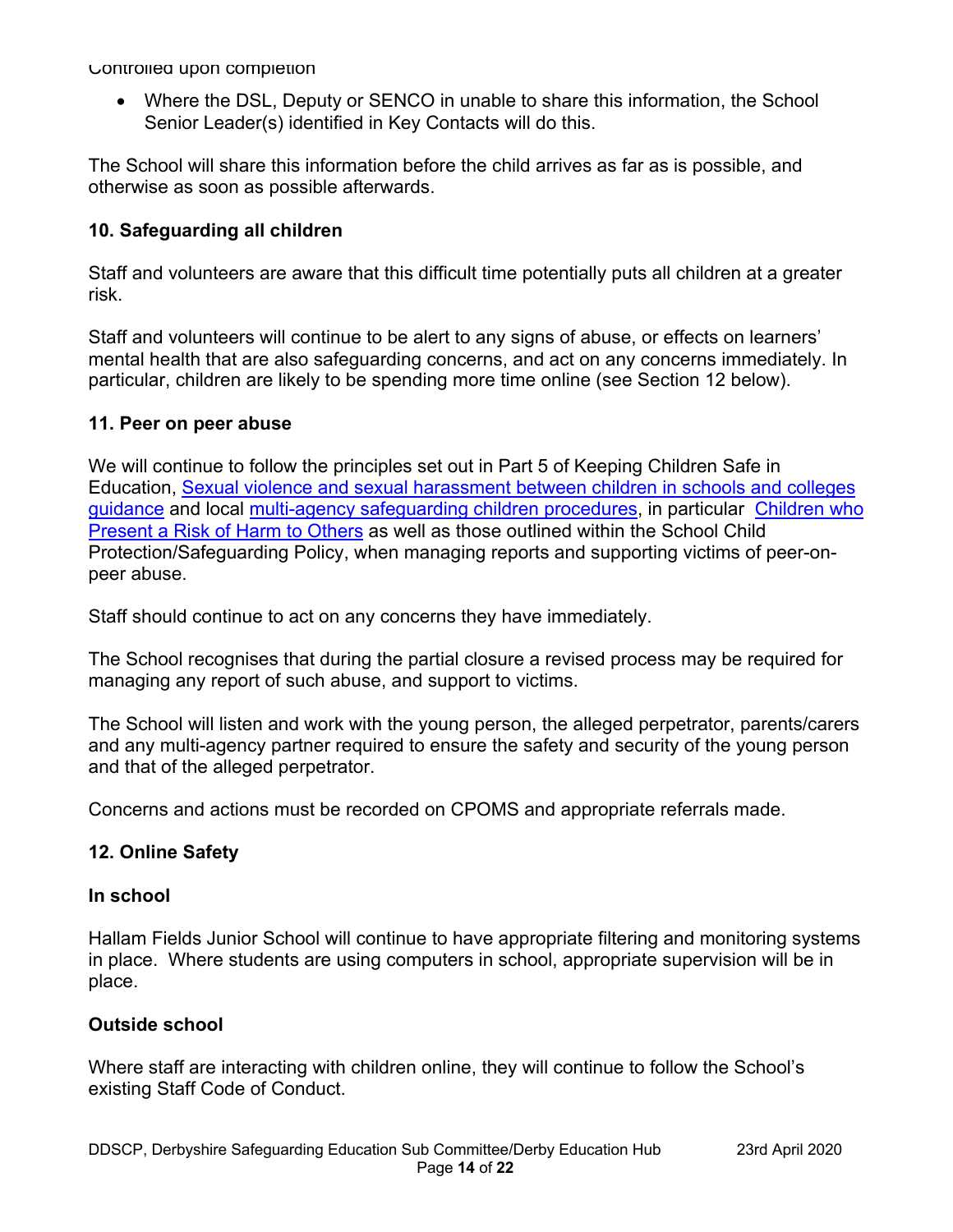It is important that all staff who interact with children, including online, continue to look out for signs a child may be at risk. Any such concerns should be dealt with as per the Child Protection/Safeguarding Policy and where appropriate referrals should still be made to Children's Social Care and the Police if required.

Online teaching will follow the same principles as set out in the staff Code of Conduct Policy and the Behaviour Policy.

The School will ensure any use of online learning tools and systems is in line with privacy and data protection/GDPR requirements.

Hallam Fields Junior School has decided **NOT** to deliver live lessons. Any recorded content will be filmed / recorded by staff and checked prior to sharing with children. This must still follow the appropriate guidelines below.

- No 1:1s, group sessions prerecorded only.
- Staff must wear suitable clothing, as should anyone else in the household.
- Any computers used should be in appropriate areas, for example, not in bedrooms; and the background should be blurred.
- Language must be professional and appropriate, including any family members in the background.
- Staff must only use communication systems provided by the school to communicate with learners.

All work will be shared with pupils and their families via the school website, blogs, SeeSaw or via school email addresses. If phoning parents/carers outside of work personal numbers should be blocked and if speaking to the child(ren), staff should ask parents to put on loud speaker so they are aware of the full conversation.

The School will consider the safeguards around loaning equipment and will take advice from the School ICT services on the issues.

The School will work with any further guidance issued by the Local Authority in respect to remote working and learning, and when using online to communicate with children and their families.

Staff will continue to be alert to signs that a child may be at risk of harm online, and act on any concerns immediately, following our reporting procedures as set out in Section 3 of this Addendum.

The School will ensure children know how to report any concerns they have back to the School, and signpost them to other sources of support if required.

#### **Working with Parents and Carers**

The School will ensure parents and carers: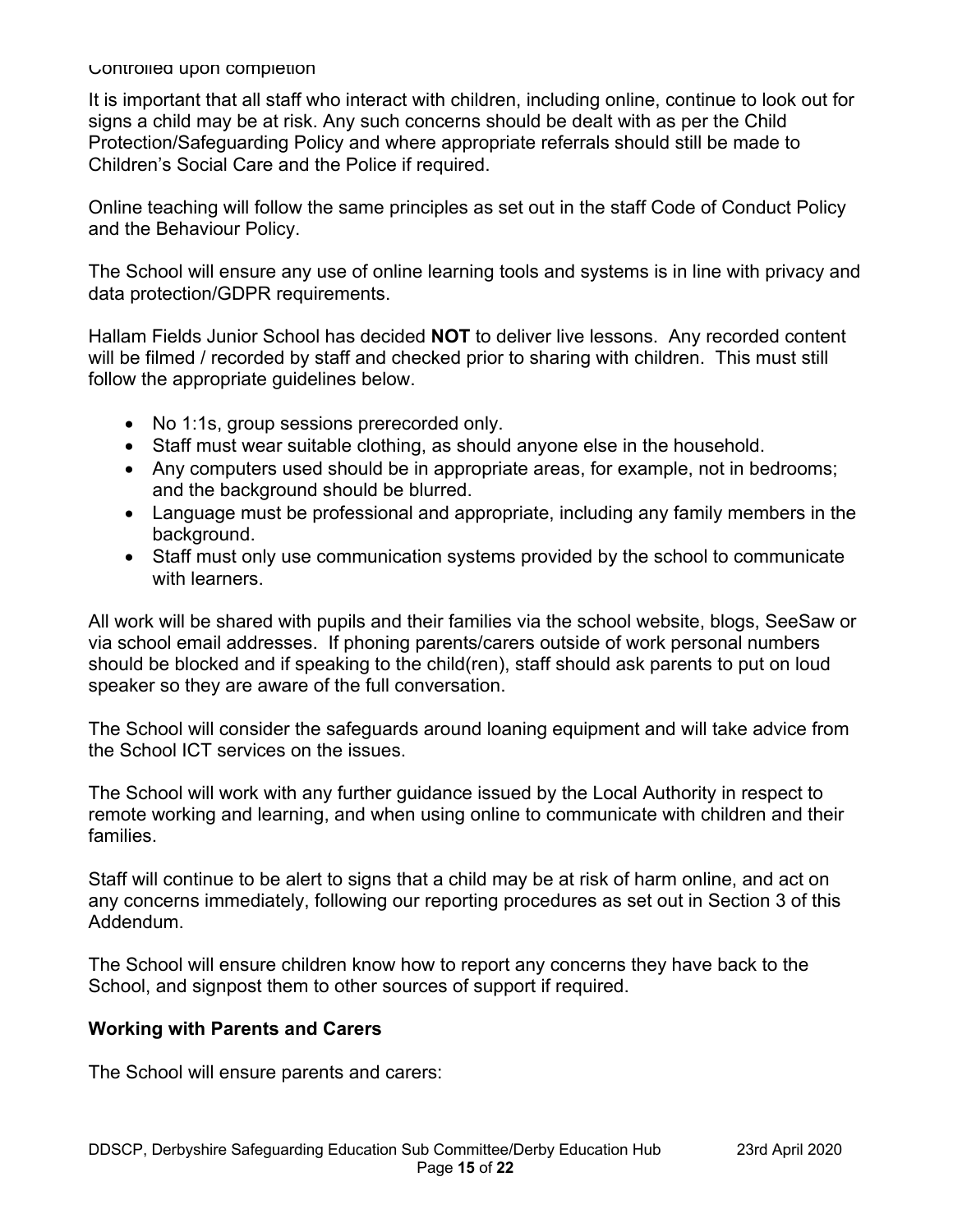- Are aware of the potential risks to children online and the importance of staying safe online.
- Are aware of what the School/ is asking children to do online, including what sites they will be using and who they will be interacting with from our school.
- Are aware that parents/carers should only use reputable online companies or tutors if they wish to supplement the remote teaching and resources the School provides.
- Know additional resources that are available for support to keep their children safe online.

The School will work within any further local guidelines issued to Schools/Colleges/Education settings around Video Conferencing and Remote Learning (e.g. Zoom, Microsoft Teams) during the COVID-19 Outbreak.

# **13. Mental Health and Well-being**

Where possible, the School will continue to offer our current support for learner mental health and wellbeing for all of our learners. This will include information emailed to parents and made available on the school website and school blogs.

The School will also signpost all learner, parents and staff to other resources to support good mental health at this time.

When setting expectations for pupils/students learning remotely and not attending school, teachers will bear in mind the potential impact of the current situation on both children's and adults' mental health and well-being.

The Derbyshire Early Help teams are closely aligned with the Mental Health Specialist Community Advisors and they will work together to provide the most appropriate support for children and families during the current COVID-19 pandemic.

This will include online support from preventative services, specialist services and if appropriate the Crisis Teams will support children.

Resources are available and have been especially adapted to support children who may be anxious during social distancing and self-isolation; these are available from the DCC website and school staff can be guided to these resources by the local Early Help Teams:

https://www.derbyshire.gov.uk/social-health/health-and-wellbeing/health-protection/diseasecontrol/coronavirus/schools/schools-parents.aspx

https://www.mentallyhealthyschools.org.uk/media/1960/coronavirus-mental-health-andwellbeing-resources.pdf

#### **Supporting Children Not in School**

Hallam Fields Junior School is committed to ensuring the safety and wellbeing of all its children and young people.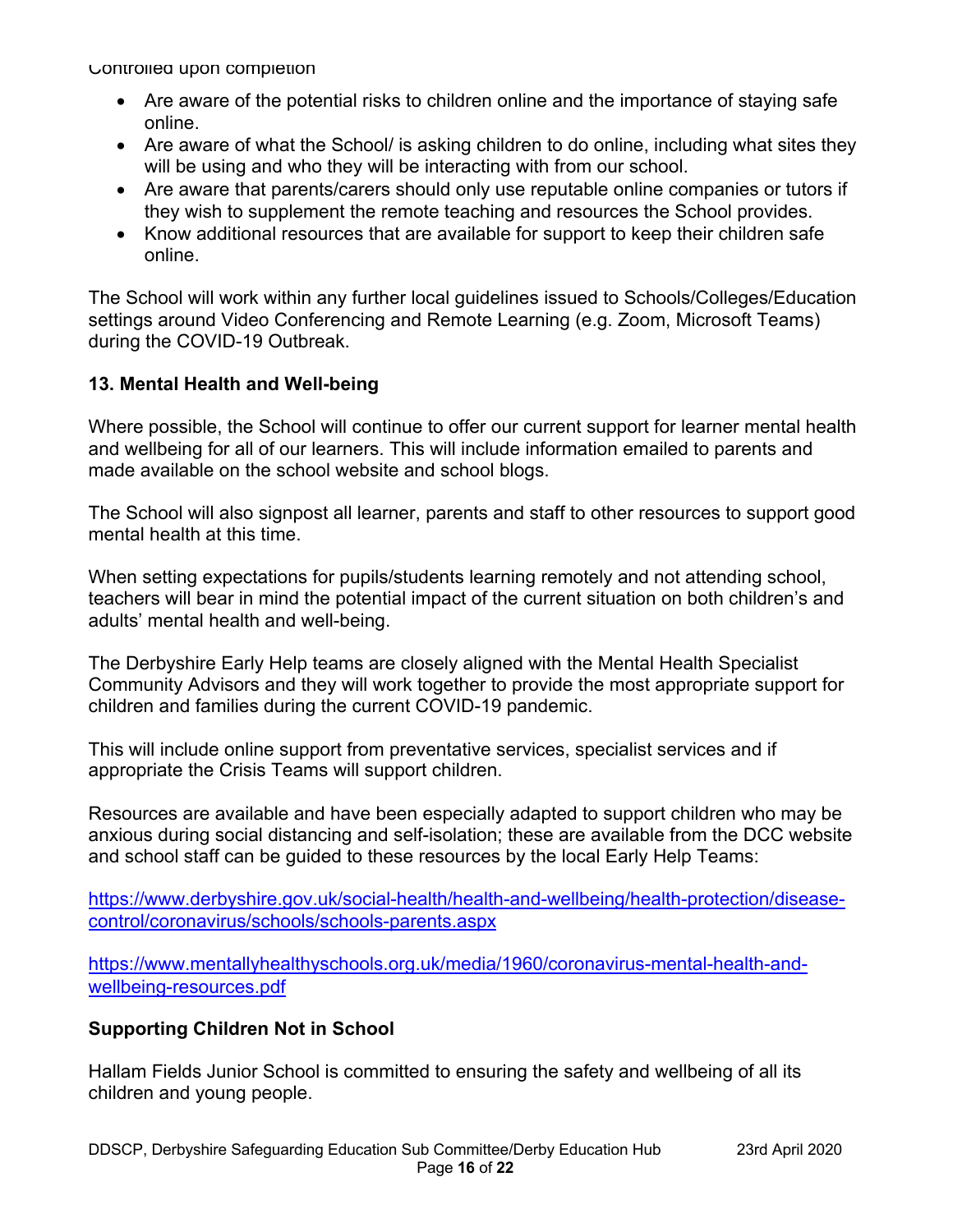Where the DSL has identified a child to be on the edge of social care support, or who would normally receive pastoral type support in school, they should ensure that a robust contact plan and risk assessment is in place for that child or young person.

Details of this plan must be recorded on CPOMS, as should a record of contacts that have been made.

The contact plans can include; remote contact, phone contact, door step visits. Other individualised contact methods should be considered and recorded.

The School and its DSL will work closely with all stakeholders to maximise the effectiveness of any contact plan.

This plan and risk assessments must be reviewed regularly (at least once a fortnight) and where concerns arise, the DSL will consider any referrals as appropriate.

The School will share safeguarding messages on its website and social media pages.

The School recognises that education is a protective factor for children and young people, and the current circumstances, can affect the mental health of pupils and their parents/carers. Teachers at Hallam Fields Junior School need to be aware of this in setting expectations of learners' work where they are at home.

The School will ensure that where we care for children of critical workers and vulnerable children on site, we ensure appropriate support is in place for them. This will be bespoke to each child and recorded on CPOMS as appropriate.

#### **Supporting Children in School**

The School is committed to ensuring the safety and wellbeing of all its students.

The School will continue to be a safe space for all children to attend and flourish. The Headteacher will ensure that appropriate staff are on site and staff to learner ratio numbers are appropriate, to maximise safety.

The School will refer to the Government guidance for education and childcare settings on how to implement social distancing and continue to follow the advice from Public Health England on handwashing and other measures to limit the risk of spread of COVID-19.

The School will ensure that where they care for children of critical workers and vulnerable children on site, will ensure appropriate support is in place for them. This will be bespoke to each child and recorded on CPOMS as appropriate.

#### **14. Domestic Abuse**

The current COVID-19 measures being taken are likely to increase the stress on family life and it is expected that domestic abuse incidents are likely to rise.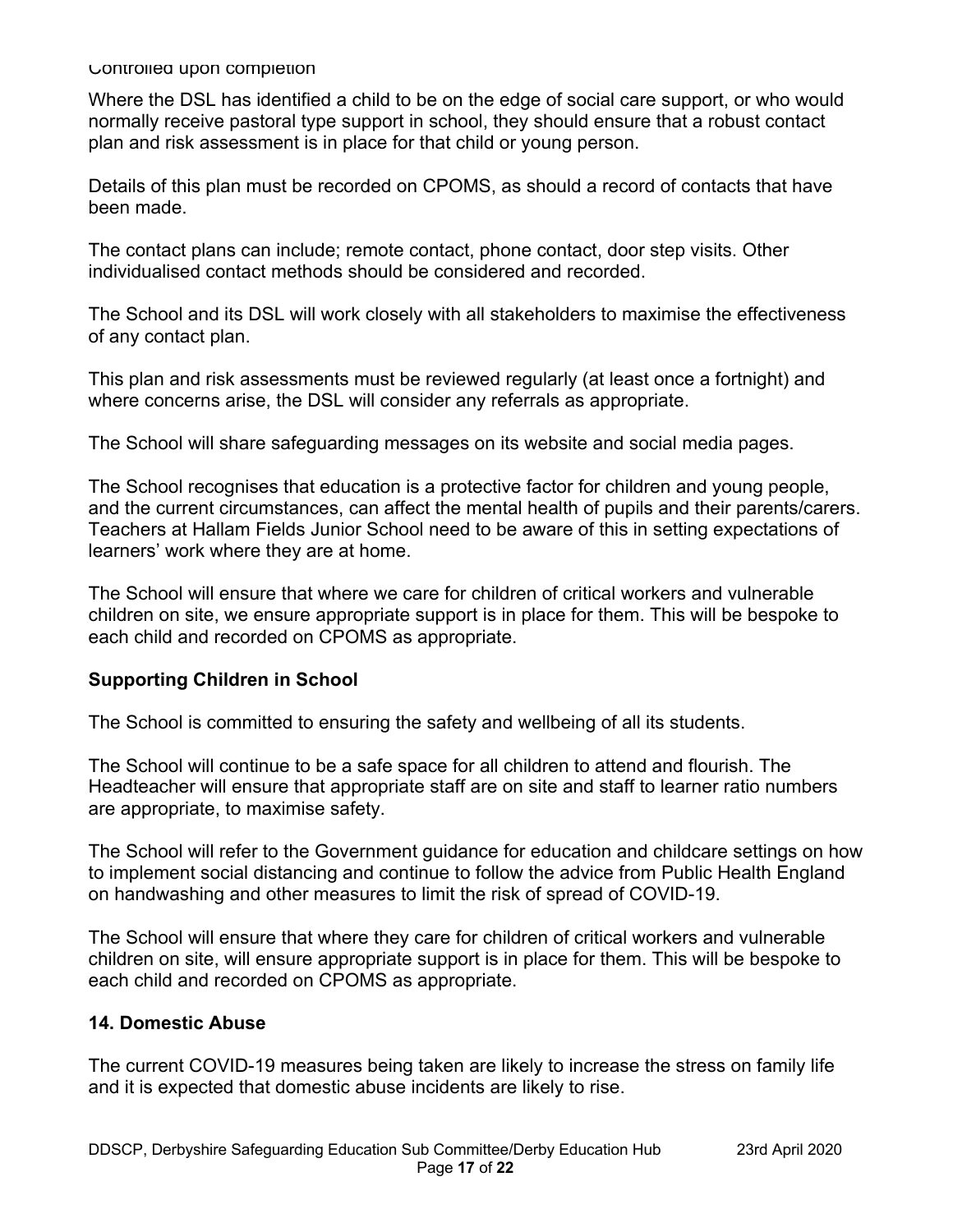The School will continue to receive domestic abuse notifications via the Stopping Domestic Abuse Together (SDAT) initiative as will Children's Social Care. Notifications will continue to be recorded in the children's Safeguarding File. The Police are providing the existing responses and there is no change to practice:

https://schoolsnet.derbyshire.gov.uk/keeping-children-safe-in-education/safeguardingpolicies-guidance-and-protocols/domestic-abuse-notifications.aspx

As with any concern about a child the School will take steps to ensure the child is safe. In all cases the School will review what they know about the child and their family.

If the child is expected to attend school the usual checks should be made on their welfare.

- What is known about the child when they arrived (or not) at school today?
- Who in the school needs to be informed?
- What 'checks' need to be carried out and how best can these be achieved?
- Are they in school today? How are they presenting physically and emotionally? Are there any changes in their behaviour?

When a child is not at expected to be at school there should be consideration about how best the School can seek assurance on their welfare and what checks can be made.

#### **In all cases the School will make general enquires with the child about how they are. The Domestic Abuse Notification should not be referred to unless it is directly mentioned by the child or where the parent/carer raises the issue.**

If the DSL/Deputy DSL identifies any child protection concerns they will refer to Children's Social Care.

Children's Social Care will also review the incident and will liaise with the school where there are Child Protection concerns about the safety of the child.

Where the DSL has identified a child to be on the edge of Social Care support; or who would normally receive pastoral type support in school, they should ensure that a robust contact plan and risk assessment is in place for that child or young person.

Details of this plan must be recorded on CPOMS as should a record of contacts that have been made.

The contact plans can include; remote contact, phone contact, door step visits. Other individualised contact methods should be considered and recorded. The School and its DSL will work closely with all stakeholders to maximise the effectiveness of any contact plan.

This plan and risk assessments must be reviewed regularly (at least once a fortnight) and where concerns arise, the DSL will consider any referrals as appropriate.

#### **15. Staff Recruitment, Movement of Staff, Training and Induction**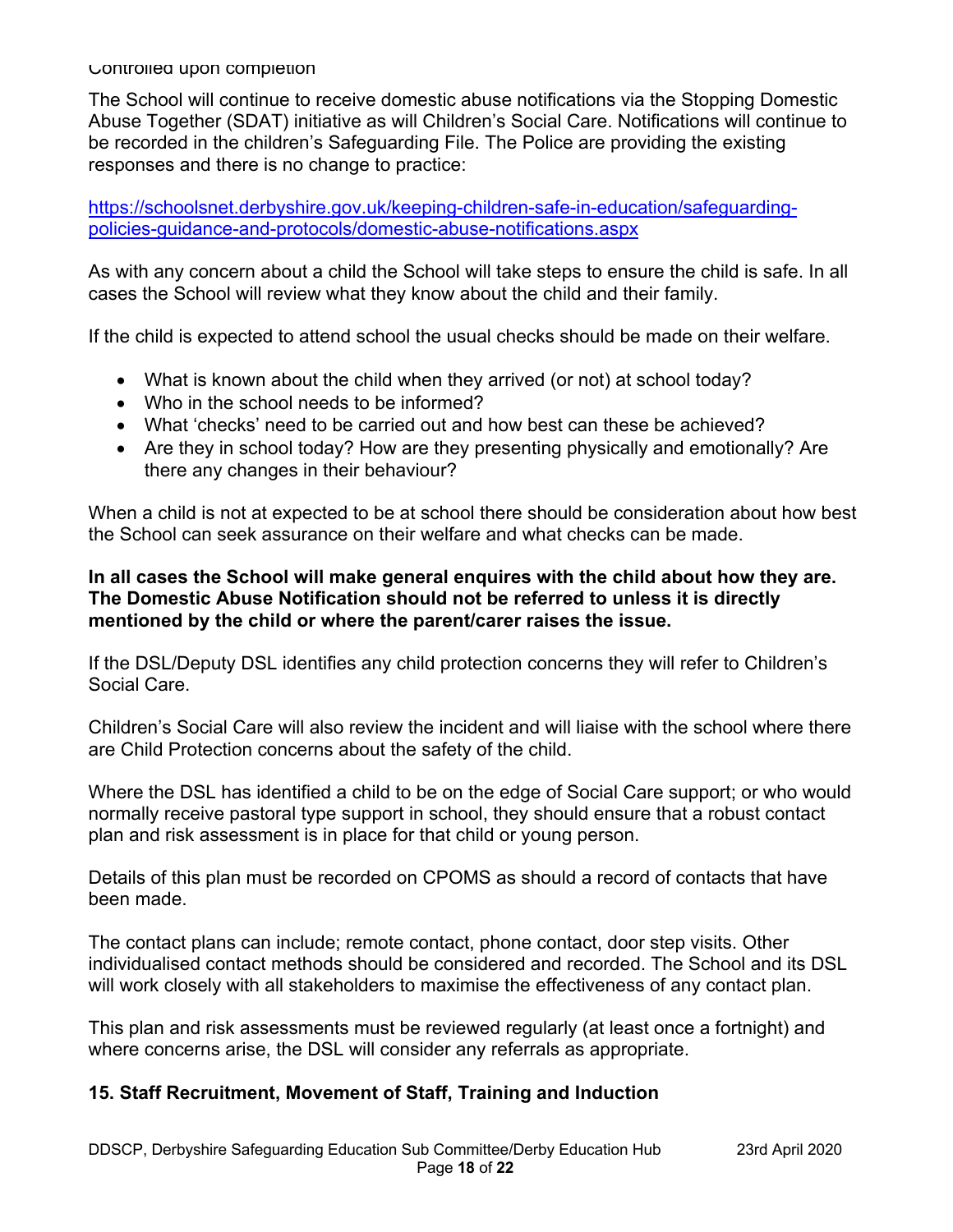### **Recruiting New Staff and Volunteers**

- The School will continue to recognise the importance of robust safer recruitment procedures, so that adults and volunteers who work in our school are safe to work with children.
- The School will continue to follow safer recruitment procedures, and Part 3 of Keeping Children Safe in Education.
- In urgent cases, when validating proof of identity documents to apply for a DBS check, The School will initially accept verification of scanned documents via online video link, rather than being in physical possession of the original documents. This approach is in line with revised guidance from the DBS.
- New staff must still present the original documents when they first attend work at the school.
- The School will continue to undertake the usual checks on new volunteers, and to carry out Risk Assessments to decide whether volunteers who are not in regulated activity should have an enhanced DBS check, in accordance with paragraphs 167-172 of Keeping Children Safe in Education.
- Where new staff are recruited, or new volunteers enter the School, they will continue to be provided with a Safeguarding Induction.

It remains essential that people who are unsuitable are not allowed to enter the children's workforce or gain access to children. When recruiting new staff, the School will continue to follow the relevant Safer Recruitment Processes for their setting, including, as appropriate, relevant sections in Part 3 of Keeping Children Safe in Education (2019) (KCSIE).

In response to COVID-19, the Disclosure and Barring Service (DBS) has made changes to its guidance on standard and enhanced DBS ID checking to minimise the need for face to face contact.

Where the School is utilising volunteers, they will continue to follow the checking and risk assessment process as set out in paragraphs 167 to 172 of KCSIE. Under no circumstances will a volunteer who has not been checked be left unsupervised or allowed to work in regulated activity.

# **Staff 'on loan' from Other Schools**

If staff are deployed from another education or children's workforce setting the School will take into account the DfE supplementary guidance on Safeguarding Children during the COVID-19 pandemic and will accept portability by seeking assurances from the current employer in writing that;

- the individual has been subject to an enhanced DBS and Children's Barred List check
- there are no known concerns about the individual's suitability to work with children
- there is no ongoing disciplinary investigation relating to that individual

As well as seeking assurance from the 'loaning' School that staff have had the appropriate checks; the School will also assess the risks of staff 'on loan' working in the School, and ask

DDSCP, Derbyshire Safeguarding Education Sub Committee/Derby Education Hub 23rd April 2020 Page **19** of **22**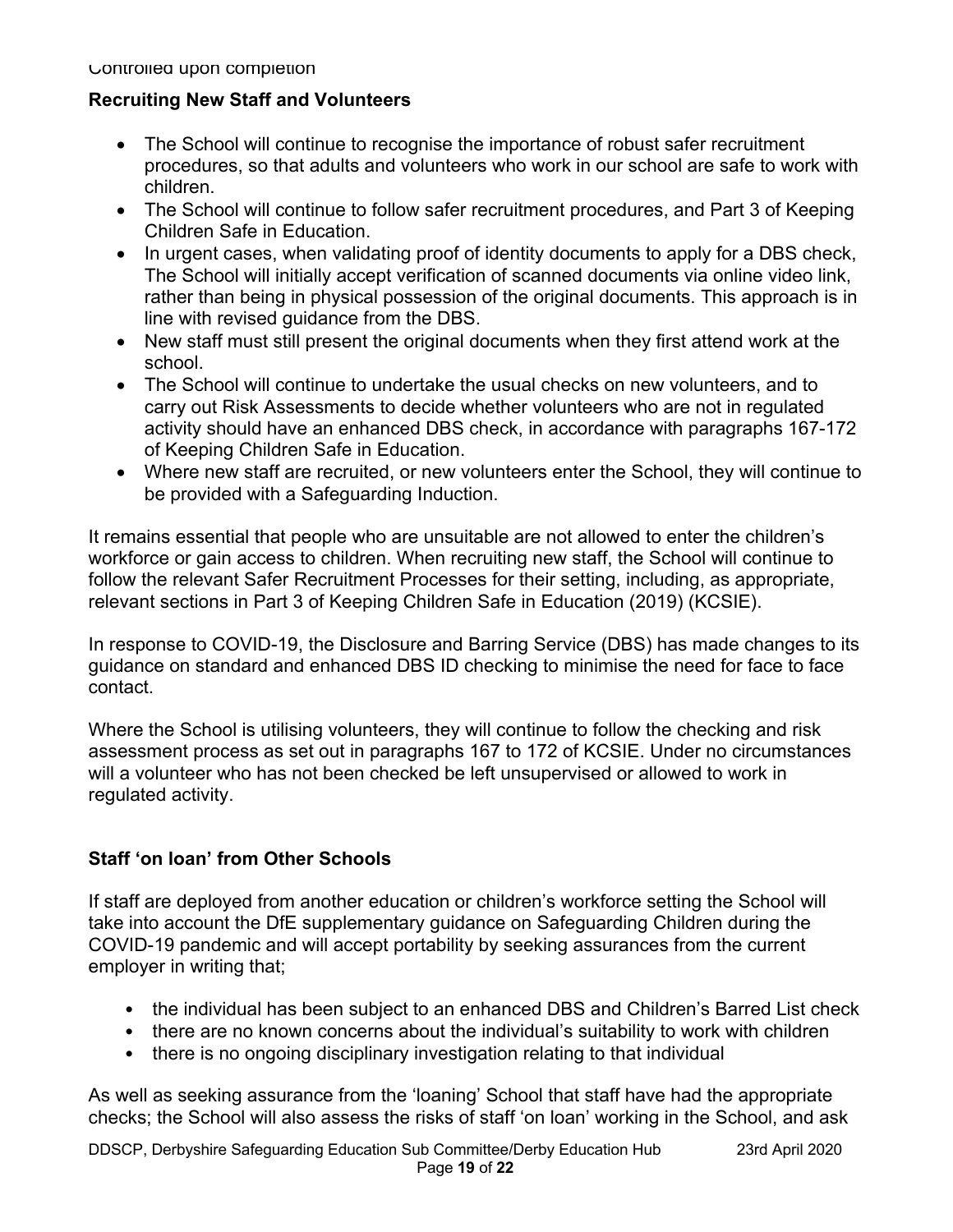them to complete an annual update DBS form to confirm no additional information following DBS checks needs to be taken in to account. These will be provide by office staff or DSL.

The School will also use the DBS Update Service, where these staff have signed up to it, to check for any new information.

#### **Safeguarding Induction and Training**

The School will make sure loaned staff and volunteers are aware of changes to the procedures and local School arrangements.

New staff and volunteers will continue to receive:

- A Safeguarding Induction
- A copy of the Schools Child Protection Safeguarding Policy (and this addendum)
- Keeping Children Safe in Education (part 1)

The School will decide on a case by case basis what level of Safeguarding Induction staff 'on loan' need. In most cases, this will be:

- A copy of the School Child Protection/Safeguarding Policy and this addendum
- Confirmation of local processes
- Confirmation of DSL arrangements

The School/College will pay regard to:

Visitors and External Contributors Policy, issued to all Derbyshire education settings: https://schoolsnet.derbyshire.gov.uk/keeping-children-safe-in-education/safeguardingpolicies-guidance-and-protocols/safeguarding-model-policies.aspx

#### **16. Keeping Records of who is on Site**

Whilst acknowledging the challenge of the current environment, it is essential from a safeguarding perspective that any School is aware on any given day which staff/volunteers will be in the School. They will also ensure that appropriate checks have been carried out, especially for anyone engaging in regulated activity. As such, the School/College will continue to keep the Single Central Record (SCR) up to date as outlined in paragraphs 148 to 156 in KCSIE.

The SCR will provide the means to log everyone that will be working or volunteering in a School on any given day, including any staff who may be on loan from other institutions. The SCR will be used to log details of any Risk Assessments carried out on volunteers and staff on loan from elsewhere. Staff will be recorded on staffing timetables issued to all staff via email.

#### **17. Concerns about a staff member or volunteer**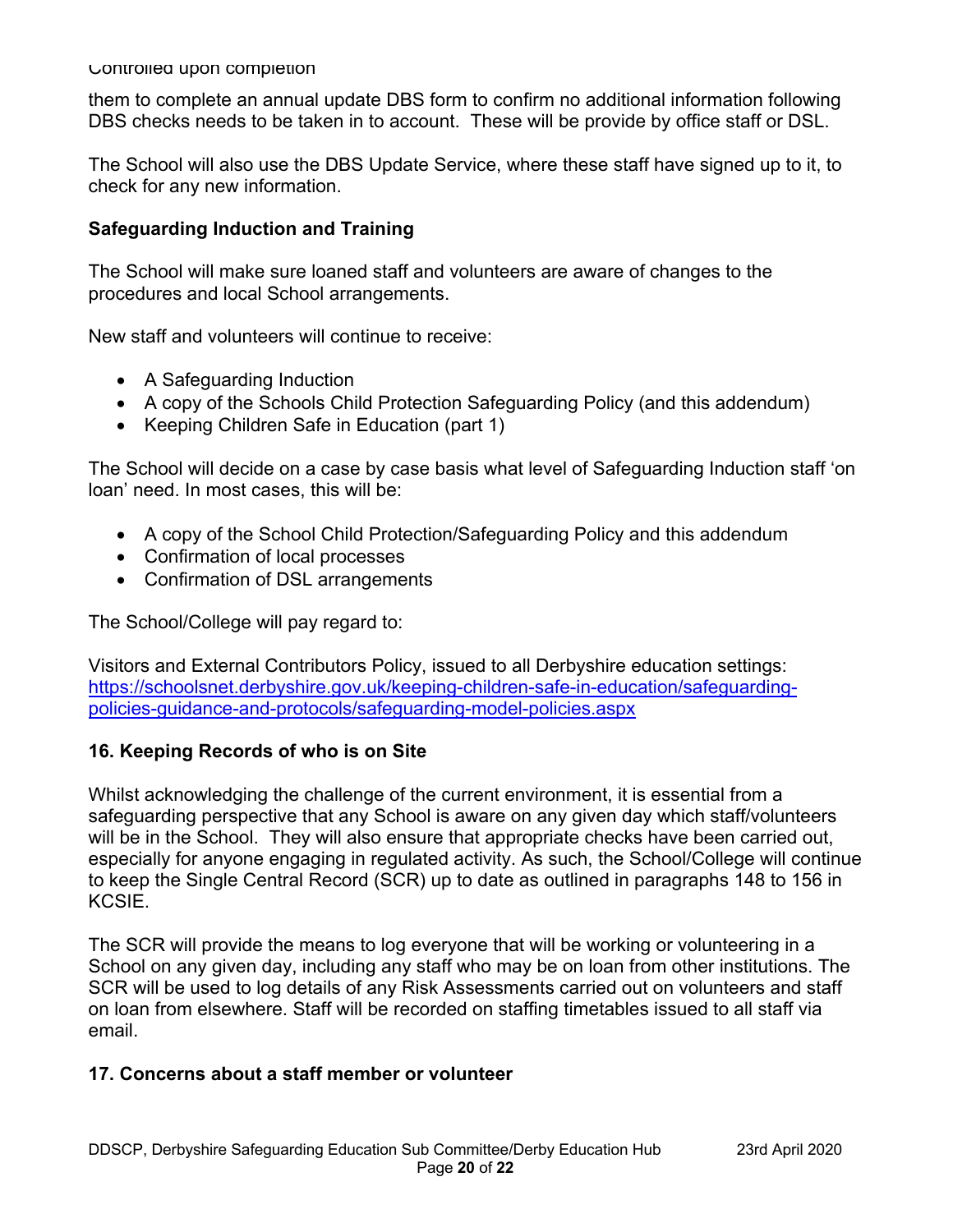The School will continue to follow the principles set out in Part 4 of Keeping Children Safe in Education, the School Policies and the local Multi-Agency Safeguarding Children Procedures, Managing Allegations against Staff, Carers and Volunteers.

Staff should continue to act on any concerns they have immediately. There are no practice changes as to how a referral is made to the Derbyshire LADO. Forms are completed and sent into: Professional.Allegations@derbyshire.gov.uk

The School will continue to follow their legal duty to refer to the Disclosure and Barring Service (DBS) anyone who has harmed or poses a risk of harm to a child or vulnerable adult. Full details can be found at paragraph 163 of KCSIE.

The School will continue to refer potential cases of teacher misconduct to the Teaching Regulation Agency as per paragraph 166 of KCSIE. This will be undertaken via the email address Misconduct. Teacher@education.gov.uk for the duration of the COVID-19 period, in line with government guidance.

#### **Staff Absence**

Where the School has concerns about the impact of staff absence – such as our Designated Safeguarding Lead or First Aiders, this will be discussed immediately with the Headteacher / chair of governors.

#### **18. Monitoring Arrangements**

This policy will be reviewed and updated as Guidance from the Local Safeguarding Partners, other relevant agencies or DfE is received, and as a minimum every 4 weeks by David Brown HT. At every review, it will be approved by the full governing board.

#### **19. Links with other policies**

This policy links to the following policies and procedures:

- Child Protection/Safeguarding
- Staff Behaviour Policy/Code of Conduct
- Health and Safety
- Behaviour Management, including Mental Health and Behaviour, Bullying/Online Bullying and Prejudice-Based Bullying as well as the use of reasonable force/physical intervention, including the increased vulnerability of children with Special Education Needs (SEN) or disabilities and equality duties
- Meeting the needs of pupils with Medical Conditions
- Providing First Aid
- Online safety and other associated issues, including sexting/'youth produced sexual imagery', use of pupil mobile phones in school and appropriate filtering and monitoring, including how children can be kept safe from terrorist and extremist material
- Safer Recruitment and Selection, including Single Central Record

DDSCP, Derbyshire Safeguarding Education Sub Committee/Derby Education Hub 23rd April 2020